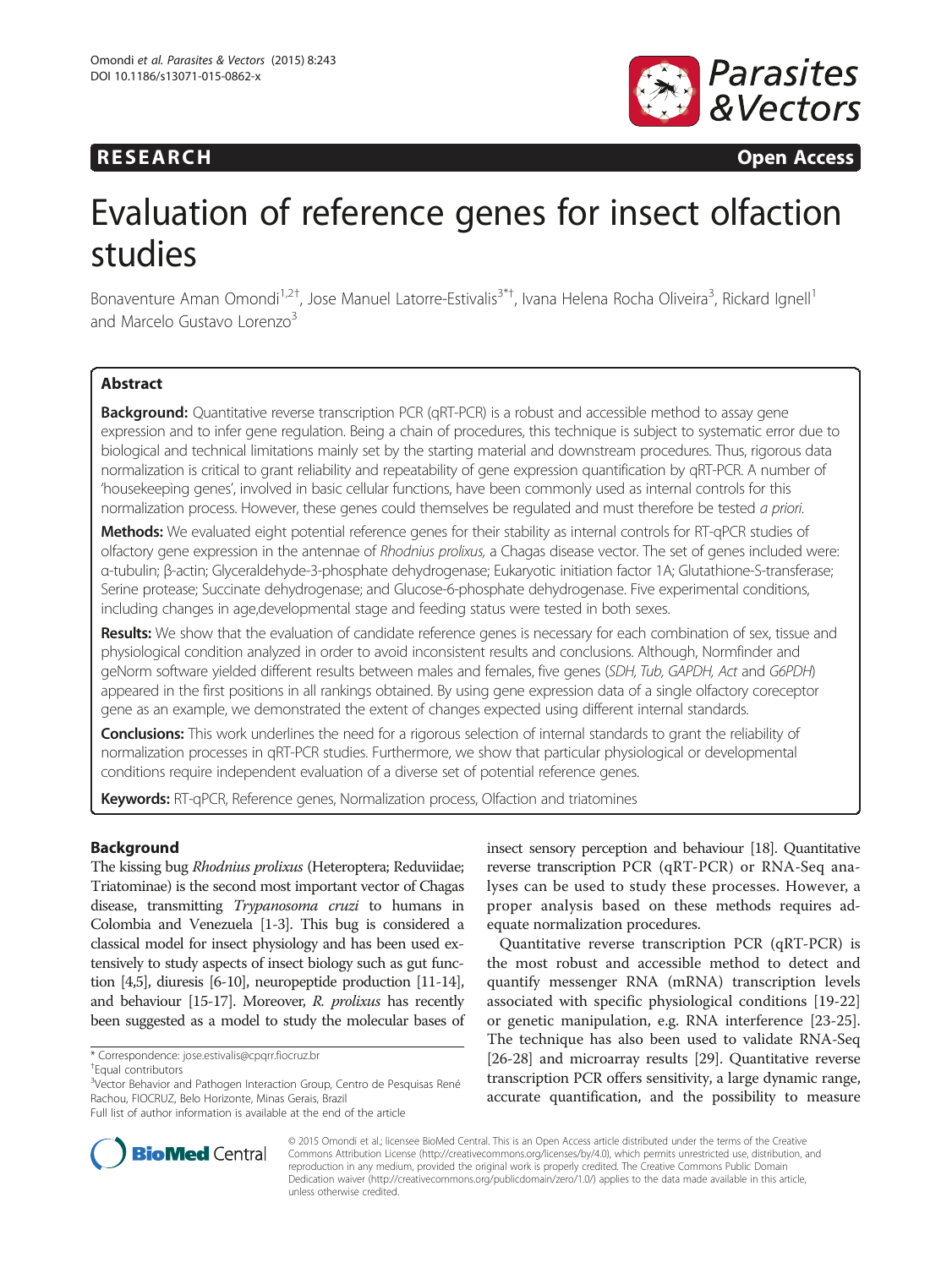expression levels in different samples for a number of target genes [\[21,30](#page-13-0)-[32](#page-13-0)]. It also enables intensive replication and statistical analysis that is not possible with more expensive methods like RNA-Seq. However, qRT-PCR is subject to systematic error from biological and technical limitations set by: (i) use of samples with different quality and amount of starting material, which affects RNA extraction efficiency; (ii) inaccurate quantification of the extracted RNA; (iii) variability of the reverse transcription reaction efficiency; and (iv) highly subjective data analysis [[20,21,30-33\]](#page-13-0). These limitations make the systematic normalization of gene expression data important to improve the fidelity and accuracy of qRT-PCR. For this, the expression levels of a target and a reference gene are simultaneously measured in a sample. Subsequently, any changes in target gene expression are expressed relative to those of the reference gene, a process named relative quantification. An alternative is to refer target gene expression to sample concentration, also called absolute quantification. The first is the ideal choice when one intends to compare the relative change in expression of a target gene under different physiological conditions. In contrast, absolute quantification is more adequate when the total number of copies of a gene is to be determined.

For relative quantification, an ideal reference gene should have minimal expression variability in the different tissues, cells or physiological states under study [[20-22,30-38](#page-13-0)]. Intuitively, this may imply that genes like α-tubulin, GAPDH or β-actin that are required for structural and basic cellular function (housekeeping genes) would be best suited for this purpose. However, stably expressed genes may not exist in practice [[30,31\]](#page-13-0). In fact, some of the most common reference genes used to date have been shown to suffer significant regulation under specific experimental conditions, and are therefore inappropriate for normalization purposes [\[39](#page-13-0)-[45](#page-13-0)]. For this reason, an ideal approach would be to test a set of potential reference genes in all experimental conditions to be studied and select the best-suited genes for each comparison [\[19,30,31,33\]](#page-13-0). Nevertheless, many gene expression studies use reference genes without previously validating expression stability [\[21,46](#page-13-0)]. In case the expression profile of the selected reference gene is altered between the experimental conditions being studied, this change would be transferred to the calculations made on the dataset, biasing the conclusions obtained [\[20-22,30-33\]](#page-13-0). For R. prolixus, the stability of several reference genes has already been tested in different tissues (anterior and posterior midgut, ovary, fat body, flight muscle and salivary glands) considering the effects of nutrition and trypanosome infection [\[38](#page-13-0)[,47\]](#page-14-0). Nevertheless, further studies dealing with different tissues and experimental conditions in this species are required to avoid basing the choice of reference genes exclusively on previous studies.

Transcript levels are generally low in studies dealing with tissues expressing olfactory genes. Furthermore, changes in olfactory gene expression under different physiological conditions are often subtle and, therefore the normalization of expression data is a critical process. The olfactory system is crucial for insects, and it plays a fundamental role in host location by insect vectors [\[48-50\]](#page-14-0). qRT-PCR has been widely used for the functional characterization of many genes related to olfaction in different insects such as Drosophila [\[51\]](#page-14-0), mosquitoes [\[52,53](#page-14-0)], moths [[54,55\]](#page-14-0), bees [[56,57\]](#page-14-0), and termites [[58](#page-14-0)]. However, few studies have presented evidence of objective selection of reference genes for the tissues and conditions under study.

The present work analyzed the stability of the expression profiles of eight potential reference genes in the antennae of R. prolixus. These profiles were compared separately in both sexes for five different conditions involving changes in nutritional status, developmental stage and adult age.

# **Methods**

#### Insects

Insects were obtained from the colony of intradomiciliary R. prolixus established in Centro de Pesquisas René Rachou (CPqRR) more than 20 years ago (donated by Dr. Carlos Ponce, Ministerio de Salud Pública, Honduras). Experimental insects were reared under controlled conditions at 26 ± 1°C, 65 ± 10.0% relative humidity, and a 12:12 h light/dark illumination cycle provided by artificial lights (4 fluorescent lamps, cold white light, 6400K, 40 W). All tests were performed with  $5<sup>th</sup>$  instar larvae or adults, separately for both sexes. All ages subsequently described for treatments represent the number of days elapsed after insects underwent ecdysis to their current instar. The expression of reference gene candidates was analyzed in five different conditions: (i) 21 day-old unfed  $5<sup>th</sup>$  instar larvae; (ii) 21 day-old fed  $5<sup>th</sup>$  instar larvae; (iii) 1 day-old unfed adults; (iv) 21 day-old unfed adults; (v) 21 day-old fed adults. An artificial feeder was used five days before sample preparation to feed the corresponding insects with citrated rabbit blood (2.5% buffered sodium citrate) provided by the Centro de Criação de Animais de Laboratório (CECAL) from Fundação Oswaldo Cruz (FIO-CRUZ). Six samples of 60 antennae each (i.e., from 30 bugs) were analyzed for each of the five treatments.

#### Candidate reference genes and primer design

Eight candidate reference genes previously used for qRT-PCR normalization in triatomines [[38](#page-13-0),[47](#page-14-0)] and other insect species [\[19](#page-13-0),[33](#page-13-0)[,59,60](#page-14-0)] were selected: α-tubulin (Tub); β-actin (Act); Glyceraldehyde-3-phosphate dehydrogenase (GAPDH); Eukaryotic initiation factor 1A (eIF-1a); Glutathione-S-transferase (GST); Serine protease  $(Sp)$ ; Succinate dehydrogenase (SDH); and Glucose-6phosphate dehydrogenase (G6PDH). All of these genes were identified in the  $R$ .  $prolixus$  genome database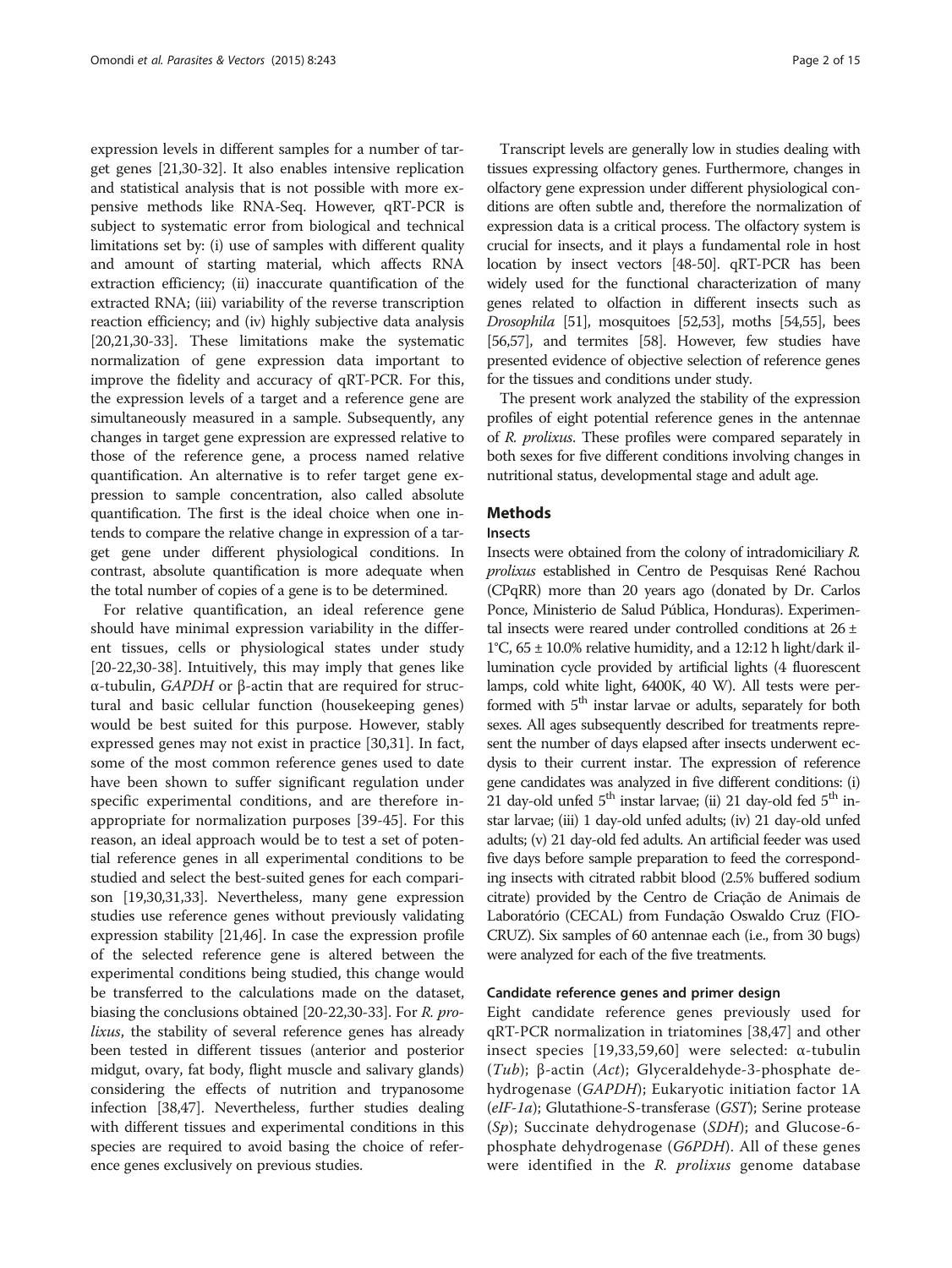<span id="page-2-0"></span>(available in [www.vectorbase.org/organisms/rhodnius](http://www.vectorbase.org/organisms/rhodnius-prolixus)[prolixus](http://www.vectorbase.org/organisms/rhodnius-prolixus)) using a local tBLASTn algorithm [[61\]](#page-14-0) and orthologous sequences from UniProt Knowledgebase (details showed in Additional file [1](#page-12-0): Table S1), except for Sp already identified in R. prolixus by Bedoya and Lowenberger (Sequence ID: B8QQQ1, submitted in April 2008 to EMBL/GenBank/DDBJ databases). Primers were designed using Primer3 4.0.0 ([http://primer3.wi.mi](http://primer3.wi.mit.edu)[t.edu](http://primer3.wi.mit.edu)) [\[62\]](#page-14-0). The melting temperature was set at 60°C and the specificity for each primer was tested in silico using BLASTn [\[63](#page-14-0)] in the *R. prolixus* genome database. As much as possible, primers were designed to amplify a product between 100 to 200 bp, to flank or straddle an intron, proximate to the first exons at the 3' terminus of each gene, to promote amplification efficiency, and exclude amplification of genomic DNA. The primer pairs were tested for homo- and hetero-dimerisation using the Oligoanalyser online tool (Integrated DNA Technologies, Inc. IA, USA). The main characteristics of the designed primers are shown in Table 1.

#### RNA extraction and cDNA synthesis

Total RNA was extracted in 500 μL of TRIzol® Reagent (Life Technologies, Carlsbad, CA, USA) from pools of 60 antennae according to the manufacturer's instructions. The extracted RNA was resuspended in 30 μL of DEPC-treated water (Life Technologies). RNA concentration was determined using a Qubit® 2.0 Fluorometer

(Life Technologies) and RNA integrity was analyzed by means of electrophoresis in 2% agarose gels visualized after GelRed™ staining (Biotium Inc, Hayward, CA, USA). Genomic DNA was eliminated using the RQ1 RNase-Free DNase kit (Promega, Fitchburg, WI, USA). All treated RNA (11 μL) was immediately used to synthesize cDNA samples using the SuperScript III Reverse Transcriptase (Life Technologies) and a 1:1 mix of Random Hexamers and 10 μM Oligo (dT) 20 primers in a final volume of 20 μL. The reverse transcription reactions were performed in a MasterCycler ® Gradient Thermal Cycler (Hauppauge, NY, USA) under the following conditions: 10 min at 25°C; 60 min at 50°C and 15 min at 70°C. Finally, cDNAs were stored at −20°C.

#### Quantitative real-time PCR

For qRT-PCR, 10 μL of SYBR Green PCR Master Mix® (Life Technologies) were used for reaction mixtures that also contained 1 μL of 2-fold diluted cDNA sample and 0.8 μL of a 10 μM primer solution in a final reaction volume of 20 μL. The reactions were performed in an ABI PRISM 7500 Sequence Detection System (Life Technologies) under the following conditions: 10 min at 95°C, followed by 40 cycles of 15 s at 95°C, 20 s at 60°C, and 30 s at 72°C. After the amplification step, melting curve analyses (HRM rate =  $0.5^{\circ}$ C), and electrophoreses in 2% agarose gels visualized after GelRed™ staining (Biotium Inc, Hayward, CA, USA) were performed with qRT-PCR

| Table 1 Characteristics of the candidate reference genes and ionotropic receptor co-receptor primers |  |  |  |  |
|------------------------------------------------------------------------------------------------------|--|--|--|--|
|                                                                                                      |  |  |  |  |

| Gene         | <b>Biological function</b>      | Primer sequence (5'to 3')      | Amplicon length (bp) | Intron length (bp)                  | $R^2$ | E(%)         |
|--------------|---------------------------------|--------------------------------|----------------------|-------------------------------------|-------|--------------|
| Act          | Cytoskeletal protein            | For-TGTCTCCCACACTGTACCCATCTA / | 87                   | 338                                 | 0.992 | 88.2%        |
|              |                                 | Rev-TCGGTAAGATCACGACCAGCCAA    |                      |                                     |       |              |
| $e$ IF-1 $a$ | Protein biosynthesis            | For-TTGGAGGCCATGTGCTTTGAT /    | 94                   | 183                                 |       | 0.999 91,3%  |
|              |                                 | Rev-AGGTTTCTTGCTTCATCTGGAGT    |                      |                                     |       |              |
| <b>GAPDH</b> | Glycolytic protein              | For-GACTGGCATGGCATTCAGAGTT /   | 182                  | 1130                                |       | 0.992 102.5% |
|              |                                 | Rev- CCCCATTAAAGTCCGATGACACC   |                      |                                     |       |              |
| GST          | Metabolism                      | For-TACCCATCATTTGGCGTGGACA /   | 177                  | Intron - Exon junction 0.987 103.2% |       |              |
|              |                                 | Rev- CAAACCCAATTGCCTCAGCGAT    |                      |                                     |       |              |
| G6PDH        | Metabolism                      | For-AGCCTGGAGAAGCGGTTTACGTTA / | 162                  | 923                                 |       | 0.998 96.5%  |
|              |                                 | Rev- GTGAGCCACAGAATACGTCGAGT   |                      |                                     |       |              |
| <b>SDH</b>   | Metabolism                      | For-TTGCCGGAGTAGATGTTACCAG /   | 147                  | 1592                                | 0.999 | 104.8%       |
|              |                                 | Rev- CAGCTGCATAAAGTCCTTCCAC    |                      |                                     |       |              |
| Sp           | Metabolism                      | For-AGGGACCATCTTTGACTGCTCTTC/  | 157                  | Intron - Exon junction 0.996 98.8%  |       |              |
|              |                                 | Rev-GAATCACCCTGGCAAGCATCTTT    |                      |                                     |       |              |
| Tub          | Structural subunit              | For-TGTGCCCAAGGATGTGAACG/      | 118                  | 202                                 | 0.991 | 110.9%       |
|              | of microtubules                 | Rev- CACAGTGGGTGGTTGGTAGTTGAT  |                      |                                     |       |              |
| RproIR76b    | lonotropic receptor co-receptor | For- GCGTTTGCGTACCAAATGGACA /  | 113                  | 1055                                |       | 0.974 84.1%  |
|              |                                 | Rev- GCGTCCGGTAGATCCAAAGTGATT  |                      |                                     |       |              |

Biological function; primer sequences; amplicon and intron lengths,  $R^2$ : squared correlation coefficient (calculated from the regression line of the standard curve); E: quantitative real-time PCR efficiency (calculated by the standard method).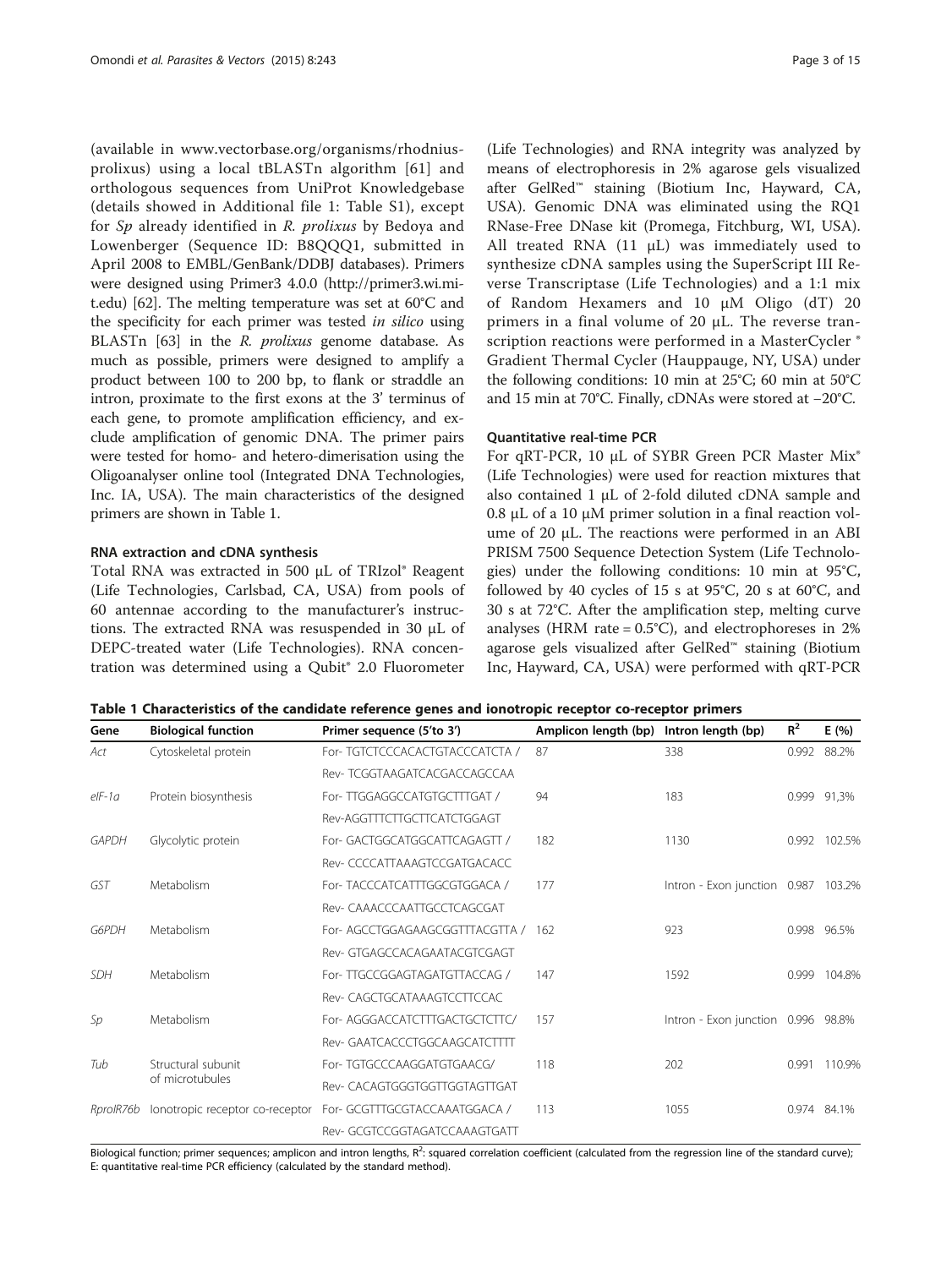products to confirm reaction specificity. Reactions for each sample were performed in three technical replicates. In all qRT-PCR experiments, no-template controls (NTC) were included in triplicates. PCR efficiencies (E) for each primer were determined using the slope of a linear regression model [\[35](#page-13-0)], which was obtained by measuring the quantification cycle  $(Cq)$  for a range of 5fold serial dilutions of cDNA samples (except for Act that was obtained using a 3-fold serial dilution). Information about primers, amplicons and calibration curves is presented in Table [1](#page-2-0).

#### RT-PCR and sequencing

The PCR reactions for the eight reference genes were performed for 35 cycles (94°C for 30 s, 60°C for 30 s and 72°C for 30 s) with 2 μL of pure cDNA, 2.2 μL of a 1 mM dNTP solution, 0.6 μL of a 10 μM primer solution, and 1 U of Taq polymerase (Promega) in a final volume reaction of 20 μL. Expected amplicon sizes in PCR products were confirmed using 2% agarose gels visualized after  $\text{GelRed}^{\text{TM}}$  staining (Biotium Inc, Hayward, CA, USA). Afterward, PCR products were purified using the Wizard Genomic DNA Purification Kit (Promega) and sequenced using both primers with the ABI Prism BigDye V 3.1 Terminator Cycle Sequencing kit and an ABI 3730 DNA sequencing system (Life Technologies). The consensus sequences were obtained using the Staden Package 2.0 [[64](#page-14-0)] and verified by comparing them with the R. prolixus genomic database, using the basic local alignment search tool (BLASTn).

# Data analysis

#### Ranking candidate reference genes

The geNorm [[21\]](#page-13-0) and Normfinder [\[65](#page-14-0)] algorithms were used to detect the most stable reference genes for each comparison using the GenEx software v. 5.4 (MultiD Analyses AB, Sweden). geNorm estimates the gene expression stability measure (M-value) calculating the mean pairwise variation (V) of each gene relative to all other genes included in the analysis. Genes with the lowest M-value are considered the most stable genes in the tested conditions. In calculation, at each step, the least stable gene is eliminated and an M-value is recalculated until the two most stable genes are defined. Normfinder estimates the expression stability (reported as expression stability value or SV) in and between groups using a two-way ANOVA. According to Normfinder, genes with the lowest SV are the most stable. In our analysis, three different stability rankings were obtained, one from geNorm (based on M-value) and two from Normfinder (based on SV). Of these, one considered experimental groups (hereafter named as Normfinder<sup>W</sup>), while the other omitted these groups (hereafter named as Normfinder).

Normfinder also allowed estimating the optimal number of reference genes needed for normalization by calculating the accumulated standard deviation (Acc. SD) based on any number of reference genes. Therefore, the number of genes showing the lowest Acc. SD was used to determine how many genes to select to build normalization factors (NFs) for each comparison intended. This was estimated separately for female and male antennae for all comparisons studied. This algorithm also indicated the best pairwise combination of most stable genes. It is worth noting here that the mentioned combination was only used in those cases in which the optimal number of reference genes suggested by Normfinder was two.

#### Normalization factor selection

The NFs were created and evaluated for each condition following different steps. First, the optimal number of reference genes defined for each comparison was used to select the best genes according to geNorm and both Normfinder rankings. Subsequently, the geometric mean of the selected genes was calculated to create the corresponding NFs. Then, all NFs were ranked together with the single genes using the geNorm and Normfinder algorithms. Finally, the NF placed in best position after considering the three rankings was selected. In case of a tie in the latter step, both alternatives were tested to confirm that they did not alter the overall result.

The analysis of expression stability of candidate reference genes, the calculation of the optimal number of references genes and the selection of the NFs were performed to evaluate results separately for the antennae of males or females in 8 pairwise comparisons (four per sex): (i) 21 day-old unfed larvae and 21-day old fed larvae (effect of nutrition in larval bugs); (ii) 21 day-old unfed adults and 21-day old fed adults (effect of nutrition in adults); (iii) 21-day old unfed larvae compared to 1 day-old unfed adults (effect of moulting); (iv) 1 dayold unfed adults compared to 21 day-old unfed adults (effect of maturation in adults).

#### Normalization process over different approaches

To highlight the influence of the normalization process on the analysis of gene expression data from qRT-PCR, the transcript abundance for an olfactory co-receptor gene (RproIR76b) was analyzed in the conditions earlier described using two different normalization approaches. The RproIR76b dataset used for this purpose has been generated (and has been already used) for the purpose of studying molecular aspects of triatomine bug olfaction and is here used to exemplify the impact of reference gene selection on normalization processes (Latorre-Estivalis et al., submitted). First, qRT-PCR data were normalized using the best reference gene or the best normalization factor obtained as previously explained. In the second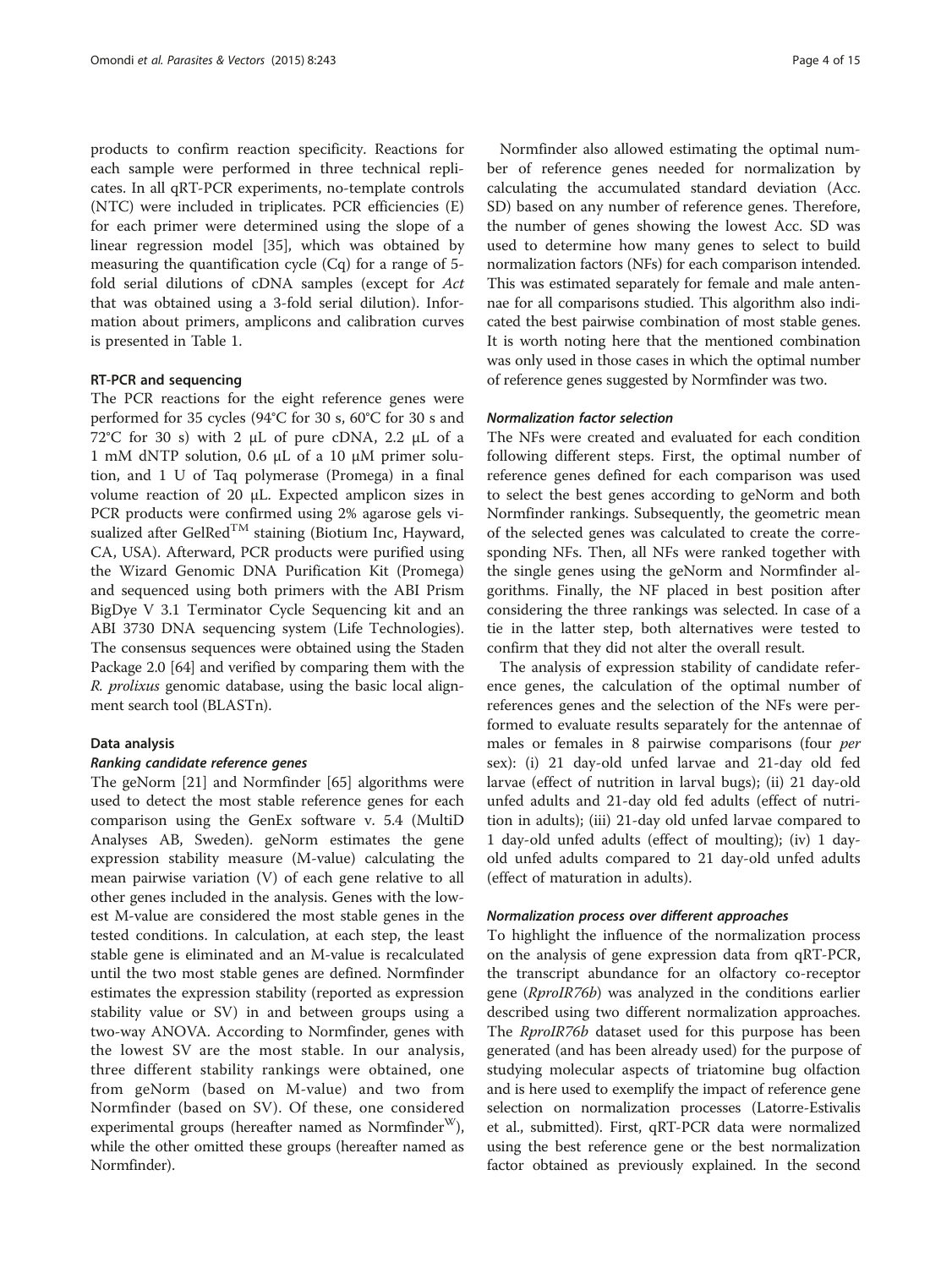approach, the normalization was performed using the least stable candidate reference gene according to the rankings generated by geNorm, Normfinder and Normfinder<sup>W</sup>. For each treatment, fold-change values were subjected to statistical analysis to estimate the influence of data treatment on the expression profile of the olfactory receptor gene. Data were analyzed using the Kolmogorov–Smirnov test to check normality using the Graph-Pad Prism® (5.0) software. Data not satisfying normality assumptions were Log transformed. Finally, a two-tailed  $t$ -test for pair-wise comparisons was performed considering probabilities of  $p < 0.05$ as significant.

#### Results

#### Expression profiles of candidate reference genes

The expression of the eight reference genes in R. prolixus antennae was initially confirmed by the presence of a single band of the expected size in 2% electrophoresis agarose gels. Amplicon sequencing confirmed the specificity and correct design of all primers. The presence of a single-peak in the dissociation curve obtained at the final step of qRT-PCR also validated primer specificity. The qRT-PCR efficiency and determination coefficient  $(R<sup>2</sup>)$  of each gene are detailed on Table [1](#page-2-0). Reaction efficiency varied from  $88.2\%$  (Act) and 110.9% (Tub) and the regression coefficients ranged between 0.999 (SDH) to 0.987 (GST). The raw quantification cycle (Cq) values were situated between 20.4 (Tub) and 29.3 (Act) in female antennae and between 20.9 (eIF-1a) and 29.5 (Act) in male antennae (Figure 1).

#### Analysis of gene expression stability

All algorithms previously mentioned were used to calculate gene expression stability for the eight candidate reference genes in all comparisons. Candidate reference genes were ranked separately for females (Table [2](#page-5-0)) and

males (Table [3](#page-6-0)) from the most to the least stable considering their average expression stabilities (M-values from geNorm) and their expression stability values (SVs from Normfinder and Normfinder<sup>W</sup>).

#### The effect of nutrition

In all three rankings obtained for antennae of unfed and fed female larvae Tub was the most stable gene, while  $Sp$ was the least stable one (Table [2](#page-5-0)). The five most stable genes for this comparison (Tub, GAPDH, GST, G6PDH and SDH) and three least stable genes (eIF-1a, Act and  $Sp$ ) were the same in the three rankings generated. In this case, the combination of G6PDH-GST was suggested as the best option by Normfinder<sup>W</sup>.

All genes had a stable expression profile when unfed and fed male larvae antennae were compared, as the highest M and SV values were 0.59 and 0.80, respectively (Table [3](#page-6-0)). In this case, the most stable gene was G6PDH, which was ranked first by geNorm and Normfinder<sup>W</sup>, while eIF-1a, Act and Sp were again ranked in the last positions. For this comparison the best combination suggested by Normfinder<sup>W</sup> was SDH-GST.

As with female larvae, the comparison of expression patterns from antennae of unfed and fed female adults showed that Tub was the most stable gene (Table [2\)](#page-5-0). All candidate reference genes were very stable between these conditions, with highest M and SV values of 0.53 and 0.57, respectively (Table [2](#page-5-0)). Similarly as with female larvae, eIF-1a, Sp and Act were characterized as unstable genes, although GST was also unstable in female adults. The two rankings obtained with Normfinder were identical except for the position of G6PDH and SDH. Despite eIF-1a was not ranked in top positions in any of the rankings, this gene together with G6PDH were considered as the best combination by Normfinder<sup>W</sup>.

Feeding male adults did not seem to affect the stability of this set of genes, and SDH was identified as the most

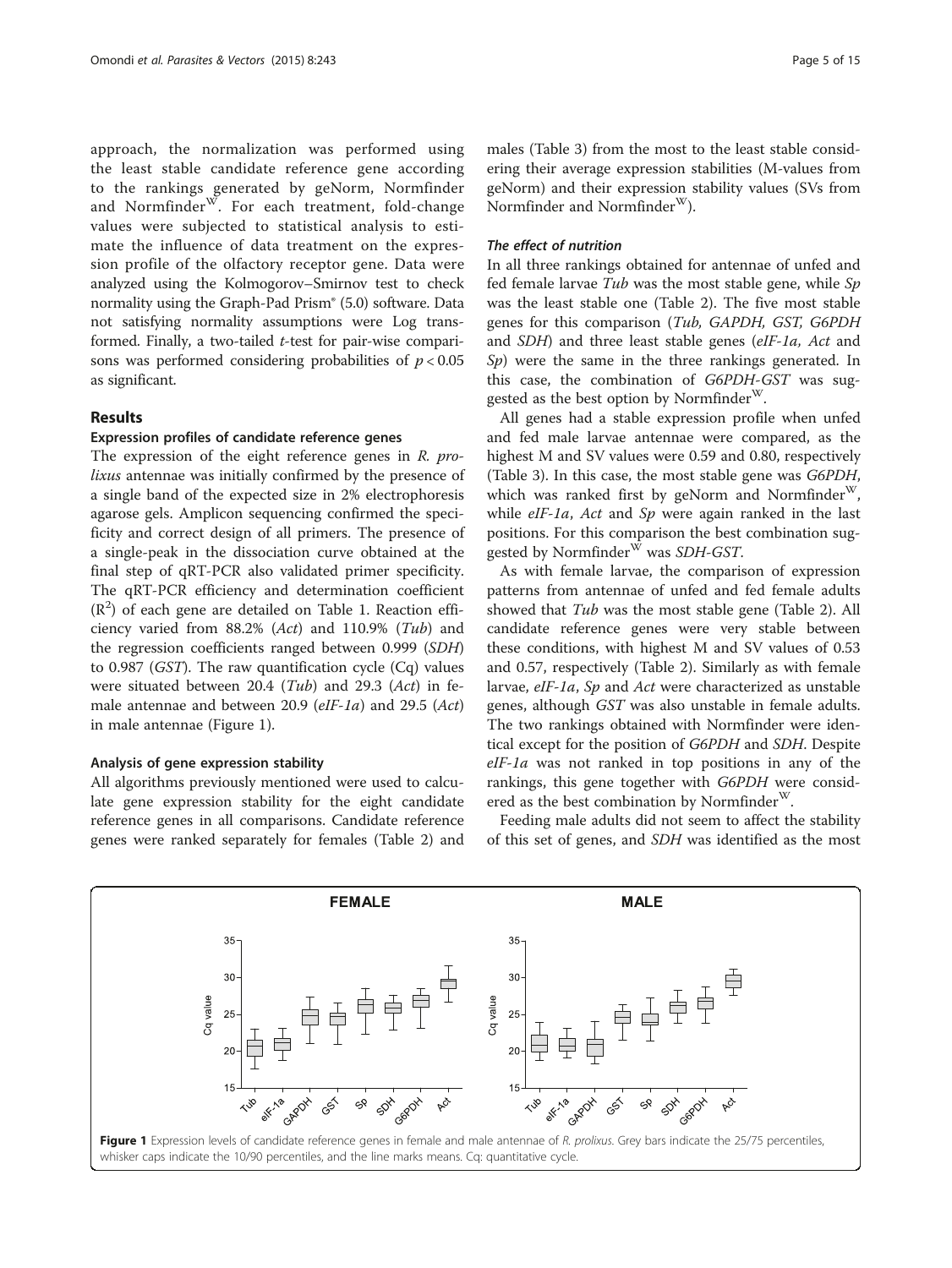| Ranking        | Effect of nutrition in larvae |                   |                     | Effect of nutrition in adults |                   |                     | Imaginal moult effect |                   |                     | <b>Adult maturation effect</b> |                   |                         |
|----------------|-------------------------------|-------------------|---------------------|-------------------------------|-------------------|---------------------|-----------------------|-------------------|---------------------|--------------------------------|-------------------|-------------------------|
| position       | geNorm                        | <b>NormFinder</b> | NormFinder W        | aeNorm                        | <b>NormFinder</b> | NormFinder W        | qeNorm                | <b>NormFinder</b> | NormFinder W        | qeNorm                         | <b>NormFinder</b> | NormFinder <sup>w</sup> |
|                | Tub/GAPDH                     | Tub               | Tub                 | G6PDH/GAPDH                   | Tub               | Tub                 | G6PDH/SDH             | SDH               | <b>SDH</b>          | Sp/GAPDH                       | Tub               | Tub                     |
|                | (0.215)                       | (0.079)           | (0.083)             | (0.327)                       | (0.186)           | (0.169)             | (0.387)               | (0.193)           | (0202)              | (0.345)                        | (0.271)           | (0.268)                 |
| $\overline{2}$ |                               | SDH               | G6PDH               |                               | G6PDH             | SDH                 |                       | <b>GAPDH</b>      | <b>GAPDH</b>        | $\overline{\phantom{0}}$       | G6PDH             | G6PDH                   |
|                |                               | (0.155)           | (0.125)             |                               | (0.256)           | (0.232)             |                       | (0.217)           | (0.208)             |                                | (0.284)           | (0.326)                 |
| $\mathbf{3}$   | <b>GST</b>                    | <b>GST</b>        | GST                 | Tub                           | SDH               | G6PDH               | <b>GAPDH</b>          | G6PDH             | Act                 | G6PDH                          | SDH               | SDH                     |
|                | (0.251)                       | (0.171)           | (0.133)             | (0.352)                       | (0.269)           | (0.253)             | (0.476)               | (0.431)           | (0.323)             | (0.393)                        | (0.3)             | (0.326)                 |
| $\overline{4}$ | G6PDH                         | G6PDH             | SDH                 | elF-1a                        | <b>GAPDH</b>      | <b>GAPDH</b>        | Act                   | Act               | G6PDH               | Tub                            | Sp                | GST                     |
|                | (0.272)                       | (0.2)             | (0.158)             | (0.388)                       | (0.331)           | (0.261)             | (0.543)               | (0.492)           | (0.478)             | (0.42)                         | (0.515)           | (0.403)                 |
| 5              | SDH                           | <b>GAPDH</b>      | <b>GAPDH</b>        | SDH                           | $e$ IF-1a         | elF-1a              | Sp                    | Sp                | Sp                  | SDH                            | <b>GST</b>        | Sp                      |
|                | (0.301)                       | (0.268)           | (0.18)              | (0.407)                       | (0.35)            | (0.267)             | (0.578)               | (0.607)           | (0.570)             | (0.515)                        | (0.533)           | (0.51)                  |
| 6              | elF-1a                        | elF-1a            | Act                 | Sp                            | Sp                | Sp                  | GST                   | Tub               | Tub                 | GST                            | <b>GAPDH</b>      | <b>GAPDH</b>            |
|                | (0.348)                       | (0.494)           | (0.306)             | (0.444)                       | (0.474)           | (0.288)             | (0.629)               | (0.704)           | (0.692)             | (0.56)                         | (0.568)           | (0.548)                 |
| 7              | Act                           | Act               | elF-1a              | GST                           | GST               | <b>GST</b>          | Tub                   | GST               | <b>GST</b>          | elF-1a                         | elF-1a            | elF-1a                  |
|                | (0.406)                       | (0.502)           | (0.333)             | (0.485)                       | (0.508)           | (0.305)             | (0.708)               | (0.823)           | (0.811)             | (0.618)                        | (0.589)           | (0.559)                 |
| 8              | Sp                            | Sp                | Sp                  | Act                           | Act               | Act                 | elF-1a                | elF-1a            | elF-1a              | Act                            | Act               | Act                     |
|                | (0.523)                       | (0.888)           | (0.395)             | (0.529)                       | (0.575)           | (0.345)             | (0.799)               | (0.997)           | (0.955)             | (0.736)                        | (1.052)           | (0.902)                 |
|                |                               |                   | Best<br>combination |                               |                   | Best<br>combination |                       |                   | Best<br>combination |                                |                   | Best<br>combination     |
|                |                               |                   | GP6PDH-GST          |                               |                   | G6PDH-elF-1a        |                       |                   | GAPDH-SDH           |                                |                   | G6PDH-SDH               |
|                |                               |                   | (0.068)             |                               |                   | (0.101)             |                       |                   | (0.077)             |                                |                   | (0.079)                 |

<span id="page-5-0"></span>Table 2 Gene expression stability rankings for the different physiological conditions studied in female antennae

geNorm and Normfinder rankings were built using M-value and stability value, respectively. The Normfinder ranking did not take experimental groups into account, while the Normfinder<sup>w</sup> one considered them for the analysis of expression stability.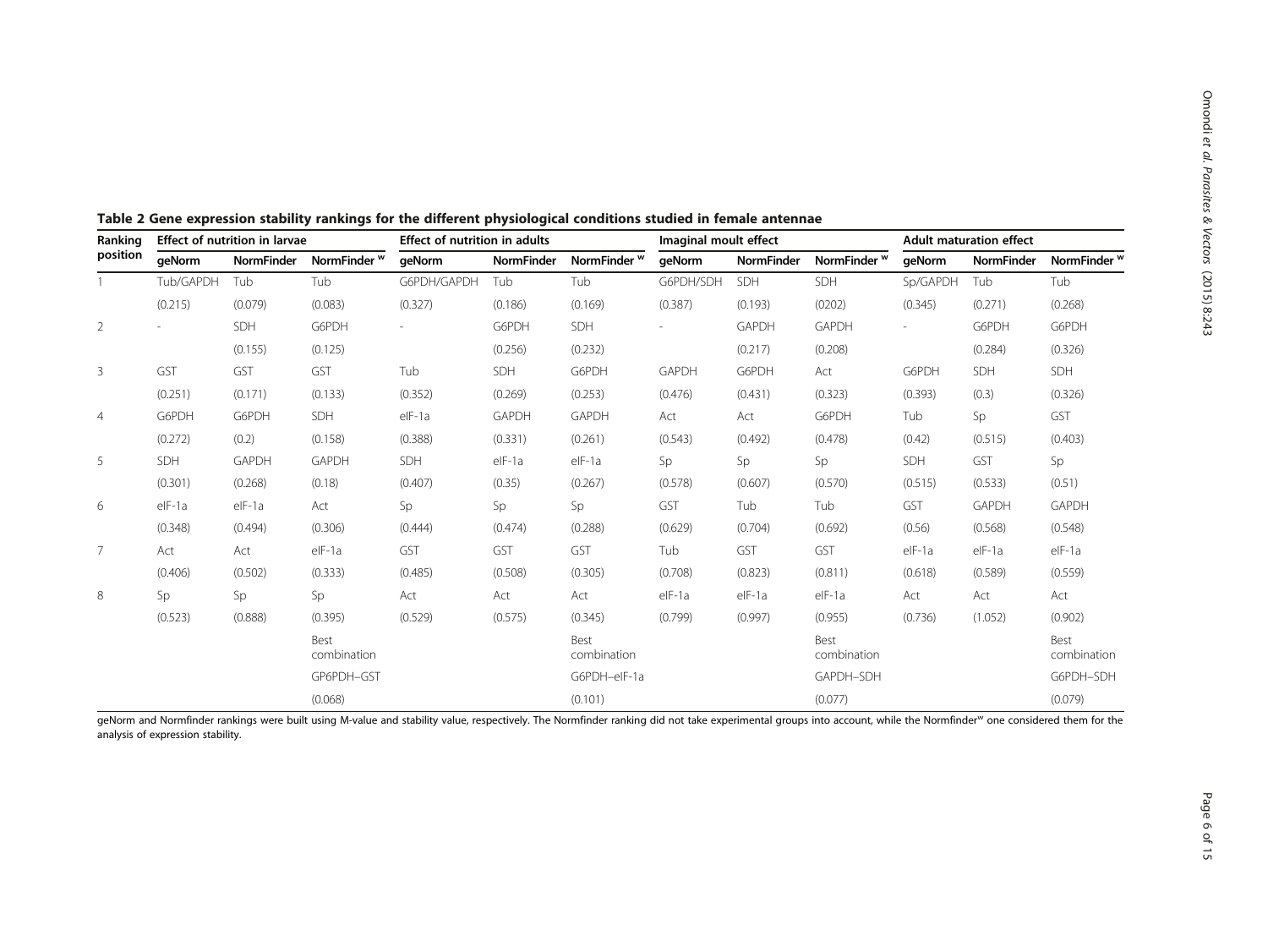|                | Rankingposition Effect of nutrition in larvae |                   |                     | Effect of nutrition in adults |              |                         | Imaginal moult effect |              |                     | <b>Adult maturation effect</b> |                   |                     |
|----------------|-----------------------------------------------|-------------------|---------------------|-------------------------------|--------------|-------------------------|-----------------------|--------------|---------------------|--------------------------------|-------------------|---------------------|
|                | qeNorm                                        | <b>NormFinder</b> | NormFinder W        | geNorm                        |              | NormFinder NormFinder W | qeNorm                | NormFinder   | NormFinder W        | qeNorm                         | <b>NormFinder</b> | NormFinder W        |
|                | G6PDH/GAPDH                                   | SDH               | G6PDH               | SDH/Tub                       | SDH          | SDH                     | SDH/GAPDH             | Act          | <b>SDH</b>          | GST/G6PDH                      | G6PDH             | Sp                  |
|                | (0.14)                                        | (0.051)           | (0.141)             | (0.306)                       | (0.259)      | (0.155)                 | (0.332)               | (0.423)      | (0.283)             | (0.378)                        | (0.421)           | (0.296)             |
| $\sqrt{2}$     |                                               | G6PDH             | SDH                 |                               | <b>GAPDH</b> | Act                     |                       | <b>GAPDH</b> | <b>GAPDH</b>        |                                | Sp                | GST                 |
|                |                                               | (0.128)           | (0.164)             | $\sim$                        | (0.265)      | (0.195)                 |                       | (0.424)      | (0.293)             |                                | (0.447)           | (0.334)             |
| 3              | Tub                                           | <b>GAPDH</b>      | <b>GAPDH</b>        | <b>GAPDH</b>                  | Tub          | G6PDH                   | Act                   | G6PDH        | Sp                  | $e$ IF-1a                      | Tub               | G6PDH               |
|                | (0.215)                                       | (0.162)           | (0.18)              | (0.361)                       | (0.298)      | (0.212)                 | (0.419)               | (0.426)      | (0.313)             | (0.494)                        | (0.452)           | (0.391)             |
| $\overline{4}$ | SDH                                           | Tub               | Tub                 | Act                           | Act          | Tub                     | G6PHD                 | SDH          | Act                 | Sp                             | elF-1a            | SDH                 |
|                | (0.227)                                       | (0.195)           | (0.224)             | (0.39)                        | (0.331)      | (0.214)                 | (0.536)               | (0.432)      | (0.410)             | (0.564)                        | (0.454)           | (0.399)             |
| 5              | GST                                           | GST               | GST                 | G6PDH                         | G6PDH        | <b>GAPDH</b>            | GST                   | Sp           | G6PDH               | Tub                            | GST               | Tub                 |
|                | (0.319)                                       | (0.35)            | (0.344)             | (0.423)                       | (0.375)      | (0.244)                 | (0.578)               | (0.492)      | (0.426)             | (0.599)                        | (0.511)           | (0.411)             |
| 6              | Act                                           | Act               | Sp                  | GST                           | <b>GST</b>   | GST                     | Sp                    | Tub          | Tub                 | SDH                            | SDH               | elF-1a              |
|                | (0.399)                                       | (0.628)           | (0.499)             | (0.484)                       | (0.504)      | (0.246)                 | (0.615)               | (0.544)      | (0.528)             | (0.659)                        | (0.527)           | (0.429)             |
| $\overline{7}$ | elF-1a                                        | elF-1a            | Act                 | elF-1a                        | elF-1a       | elF-1a                  | Tub                   | GST          | GST                 | Act                            | Act               | GAPDH               |
|                | (0.486)                                       | (0.697)           | (0.577)             | (0.52)                        | (0.519)      | (0.325)                 | (0.665)               | (0.631)      | (0.617)             | (0.687)                        | (0.634)           | (0.543)             |
| 8              | Sp                                            | Sp                | elF-1a              | Sp                            | Sp           | Sp                      | elF-1a                | elF-1a       | elF-1a              | <b>GAPDH</b>                   | <b>GAPDH</b>      | Act                 |
|                | (0.578)                                       | (0.8)             | (0.636)             | (0.598)                       | (0.779)      | (0.35)                  | (0.726)               | (0.806)      | (0.767)             | (0.715)                        | (0.64)            | (0.571)             |
|                |                                               |                   | Best<br>combination |                               |              | Best<br>combination     |                       |              | Best<br>combination |                                |                   | Best<br>combination |
|                |                                               |                   | SDH-GST             |                               |              | Act-SDH                 |                       |              | Tub-GST             |                                |                   | G6PDH-elF-1a        |
|                |                                               |                   | (0.126)             |                               |              | (0.114)                 |                       |              | (0.149)             |                                |                   | (0.156)             |

<span id="page-6-0"></span>Table 3 Gene expression stability rankings for the different physiological conditions studied in male antennae

geNorm and Normfinder rankings were built using M-value and stability value, respectively. The Normfinder ranking did not take experimental groups into account, while the Normfinder<sup>w</sup> one considered them for the analysis of expression stability.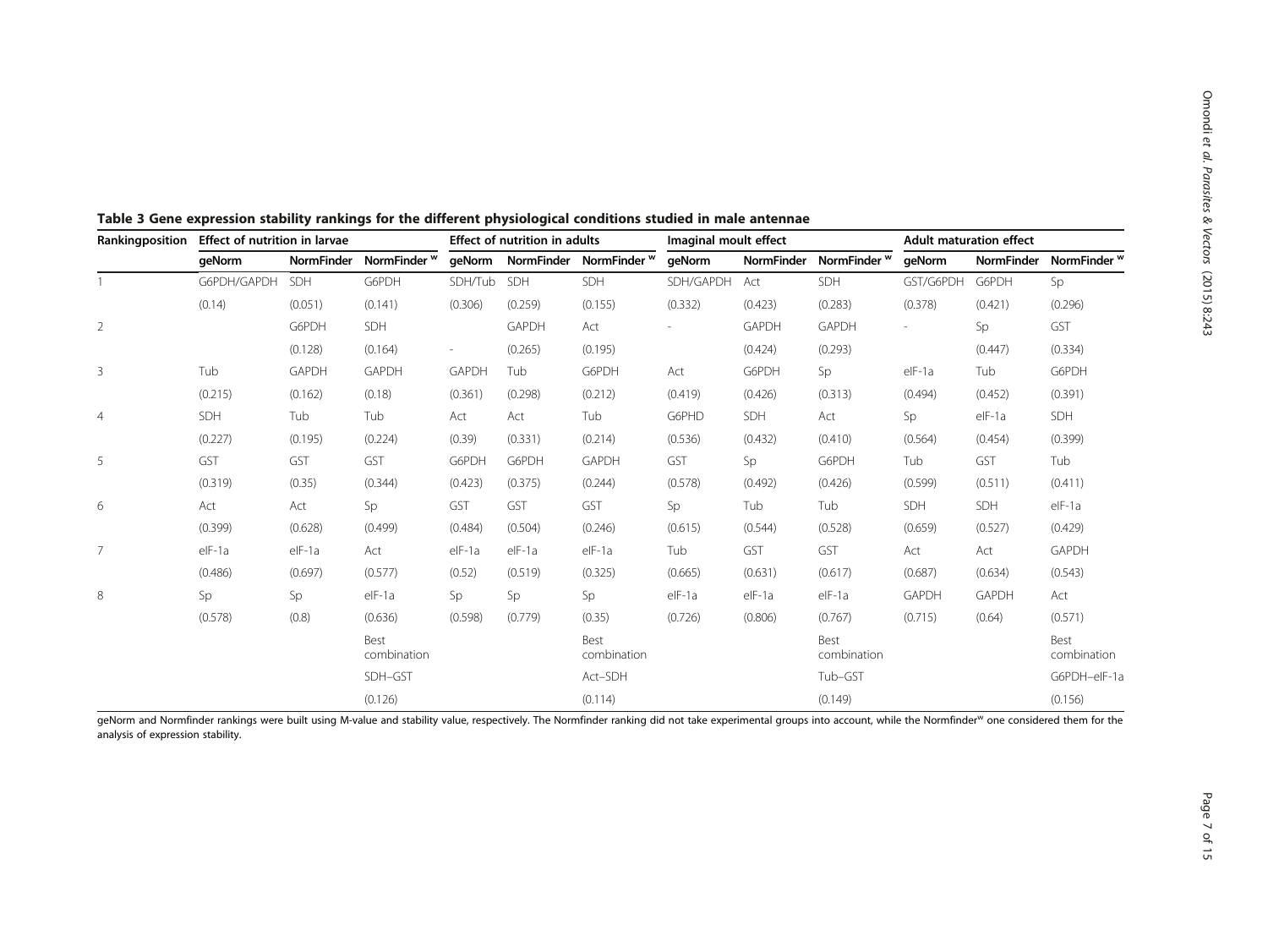stable gene (Table [3\)](#page-6-0). In fact, all genes showed good expression stability (maximum M-value = 0.59 and maximum  $SV = 0.77$ ). In this comparison geNorm and both Normfinder rankings were identical except for the  $GAPDH$  and Tub. The GST, eIF-1a and Sp genes were characterized as the worst by geNorm and both Normfinder rankings. Curiously and contrasting the three previous comparisons, Act was not ranked in the lowest four ranking positions. Interestingly, the expression levels of eIF-1a and Sp genes were the most unstable when the antennae of larval and adult males were compared.

#### The effect of imaginal moult

In the comparison of unfed 21 day-old female larvae against 1-day old adult females, the stability of all candidate genes decreased as the highest M and SV values were 0.79 and 0.99, respectively (Table [2\)](#page-5-0). For the corresponding comparison in males M (0.72) and SV (0.80) values were slightly lower (Table [3](#page-6-0)). Coincidently, the comparison of the effect of development on gene expression in female and male antennae showed SDH and GAPDH as the most stable genes. On the other hand, Sp, Tub, GST and eIF-1a were ranked in the last four positions both in female and male rankings.

### The effect of adult maturation

Female maturation during the first phase of imaginal life (1 day-old vs 21-day-old) affected Tub and G6PDH the least (Table [2\)](#page-5-0). M-values varied from 0.35 (Sp and GAPDH) to 0.73 (Act), while SV-values ranged from 0.27 to 1.05 in Normfinder and from 0.26 to 0.9 in Normfinder<sup>W</sup>. Except for the order of GST and Sp, both Normfinder rankings were identical in this case. eIF-1a and Act genes were considered as the least stable genes taking into account the results from the three rankings. Normfinder<sup>W</sup> proposed the combination of G6PDH and SDH as the most stable for comparing the effect of imaginal maturation in female antennae.

The rankings generated by geNorm and Normfinder when 1 day-old and 21 day-old males were compared were quite different and only the positions of Act and GAPDH as the least stable genes matched all classifications (Table [3\)](#page-6-0). The analysis suggested G6PDH as the most stable gene for this comparison due to the fact that it was ranked first in two of the rankings.

# Calculation of the optimal number of reference genes for data normalization

The number of genes which when combined showed the lowest accumulated standard deviation (Acc. SD) was selected for each experimental condition studied using geNorm (Figure [2](#page-8-0)). The optimal number of genes to be used in normalization procedures for the five different

treatments ranged from only one, up to eight (i.e., all genes studied). Four genes were enough to normalize expression values in antennae from unfed and fed female larvae. In antennae from male larvae, this normalization could be performed with only one gene. For both sexes, the optimal number of reference genes to normalize expression data from antennae of unfed and fed adults was five. Regarding moulting and developmental effects on female antennae, the ideal number of genes to normalize gene expression values were two and three, respectively. In contrast, the comparison of gene expression on male antennae from unfed larvae and 1-day old adults would require combining the seven most stable genes. Finally, to analyze the developmental effect in male adults, all 8 potential reference genes would be necessary for an optimal normalization process.

# Normalization factor construction

The elaboration of NFs for the various conditions analyzed in female antennae was laborious. In the experiment about the effect of adult nutrition, the combination of G6PDH-GAPDH-Tub-eIF-1a and SDH was selected (see Table [4](#page-9-0)). For the other experiments with females, the absence of consensus between different rankings made additional comparisons necessary. In these cases, different NFs were created and subsequently compared in an iterative manner (Table [4](#page-9-0)). In the case of the experiment on larval nutrition, the number of genes recommended by Normfinder was four, and two different NFs were created: one (Tub-GST-G6PDH-GAPDH) based on the geNorm stability ranking and another (Tub-GST-G6PDH-SDH) based on the Normfinder stability rankings described in Table [2.](#page-5-0) Both NFs showed high stability (M-value  $= 0.1$ ) and maximum  $SV = 0.06$ ) and they were ranked first in the three new rankings. The result of the rankings made it impossible to select a NF between the two better ranked for comparing nutrition effects on antennae of female larvae. Therefore, normalization was performed using both NFs separately and the results obtained were compared to confirm that the different NFs ranked as best did not alter the conclusions reached in this case. For the experiment testing the effect of development to the adult phase in female antennae, two combinations, including the best pairs of genes from geNorm (G6PDH-SDH) and Normfinder (G6PDH-SDH), were also very stable (Table [4](#page-9-0)). When ranked in a second round, the Normfinder combination appeared as best in all rankings. Finally, two different factors with three different genes were generated for the maturation experiment on adult female antennae: G6PDH-Sp-GAPDH (geNorm) and G6PDH- $SDH-Tub$  (Normfinder and Normfinder<sup>W</sup>), the latter being the most stable (Table [4](#page-9-0)). The NFs chosen for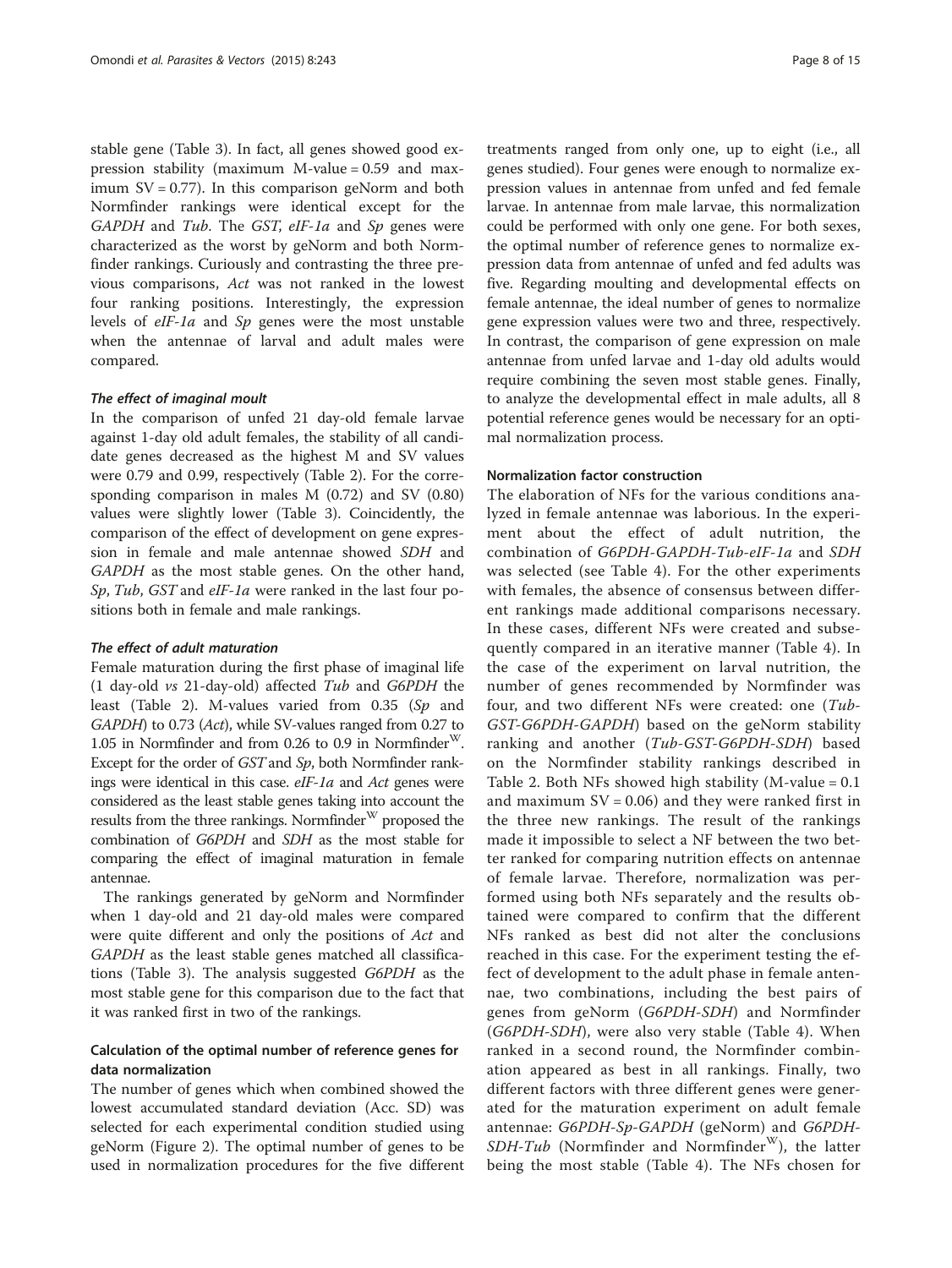<span id="page-8-0"></span>

the different experiments on the antennae of females are described in Table [5](#page-10-0).

The G6PDH gene, ranked best in all three rankings (Table [3](#page-6-0)) would be the choice to normalize expression data from the nutrition experiment with male larvae. The combination of SDH-Tub-GAPDH-Act and G6PDH (these five genes appear in the first positions in all rankings, see Table [3\)](#page-6-0) would be the choice to normalize expression data from the nutrition experiment performed with male adult antennae. To compare gene expression levels in antennae of larval and recently emerged adult males, all genes except for *eIF-1a* (see Table [3](#page-6-0)) would be needed. Besides, the combination of all genes would be required to compare gene expression data between antennae of 1 and 21 day-old male adults. All NFs selected for males are detailed on Table [5](#page-10-0).

# Verifying the effect of different normalization strategies on the expression profile calculated for a target gene

Two different approaches were used to evaluate the expression levels of an olfactory co-receptor gene in the antennae of female and male bugs for the comparisons listed above. In a first case, normalization was performed with the NFs described in Table [4](#page-9-0). Alternatively, the same process was performed using the least stable gene selected according to the stability rankings calculated (see Tables [2](#page-5-0) and [3\)](#page-6-0). Interestingly, in only three of the eight comparisons performed, both normalization approaches produced identical results, i.e., with both adult nutrition experiments (Figure [3](#page-12-0)b and f) and male adult maturation (Figure [3](#page-12-0)h). For all other comparisons, the conclusions about stability, increase or decrease on gene expression were altered, such as with female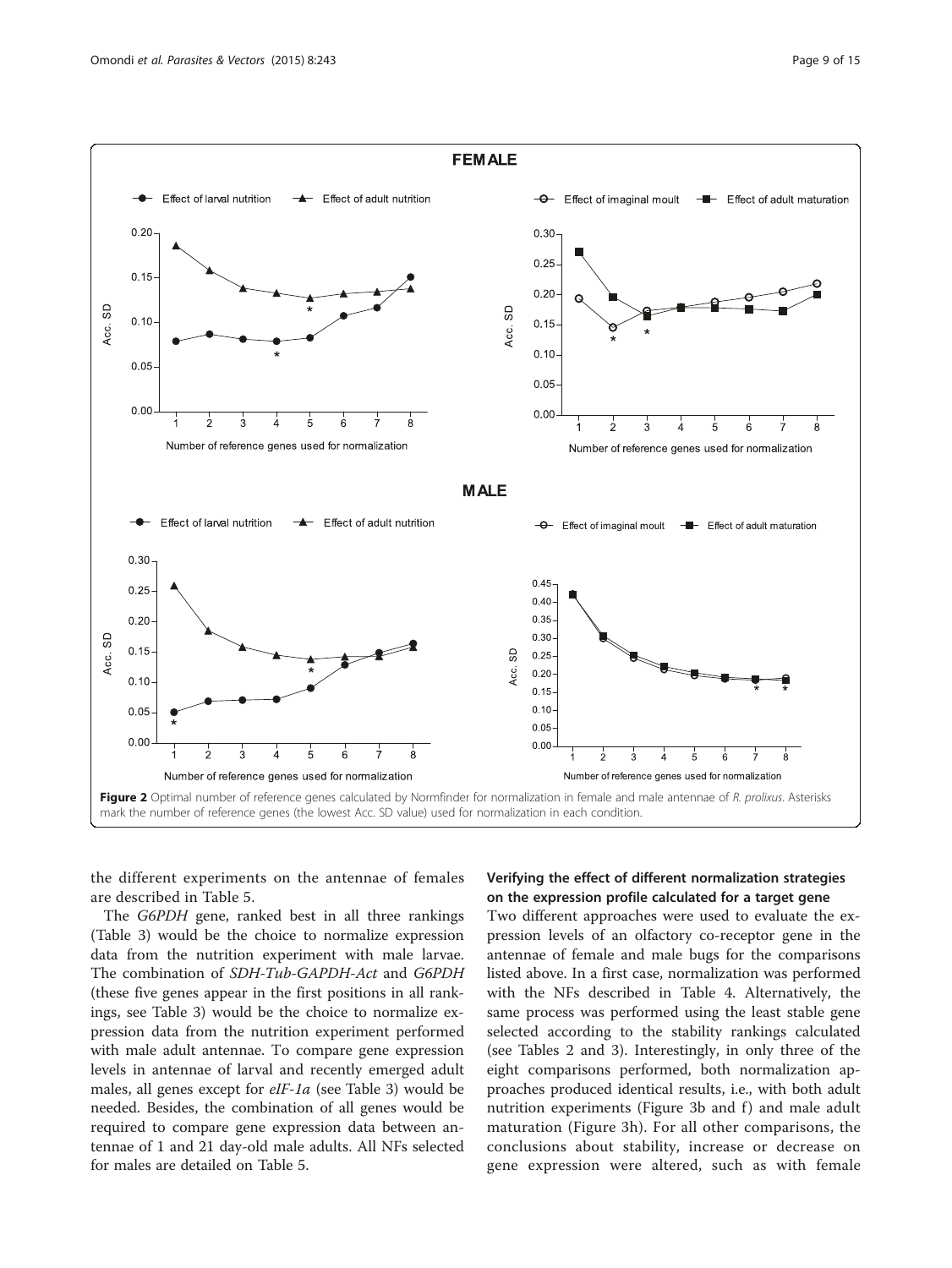<span id="page-9-0"></span>Table 4 Stability values of the female normalization factors

| <b>Effect of nutrition in larvae</b> |                   |              | Imaginal moult effect |            |              | <b>Adult maturation effect</b> |                   |                |  |
|--------------------------------------|-------------------|--------------|-----------------------|------------|--------------|--------------------------------|-------------------|----------------|--|
| geNorm                               | <b>NormFinder</b> | NormFinder W | qeNorm                | NormFinder | NormFinder W | qeNorm                         | <b>NormFinder</b> | NormFinder W   |  |
| Tub-GST-                             | Tub-GST-          | Tub-GST-     |                       |            |              |                                |                   |                |  |
| G6PDH-GAPDH                          | G6PDH-GAPDH       | G6PDH-GAPDH  | SDH-GAPDH             | SDH-GAPDH  | SDH-GAPDH    | G6PDH-Sp-GAPDH                 | G6PDH-Sp-GAPDH    | G6PDH-Sp-GAPDH |  |
| (0.103)                              | (0.047)           | (0.065)      | (0.241)               | (0.193)    | (0.076)      | (0.257)                        | (0.35)            | (0.366)        |  |
| Tub-GST-                             | Tub-GST-          | Tub-GST-     | G6PDH-SDH             | G6PDH-SDH  | G6PDH-SDH    | G6PDH-Tub-SDH                  | G6PDH-Tub-SDH     | G6PDH-Tub-SDH  |  |
| G6PDH-SDH                            | G6PDH-SDH         | G6PDH-SDH    | (0.191)               | (0.217)    | (0.251)      | (0.303)                        | (0.116)           | (0.038)        |  |
| (0.103)                              | (0.0516)          | (0.055)      |                       |            |              |                                |                   |                |  |
|                                      |                   | Best gen     |                       |            | Best gen     |                                |                   | Best gen       |  |
|                                      |                   | Tub-GST-     |                       |            |              |                                |                   |                |  |
|                                      |                   | G6PDH-SDH    |                       |            | SDH-GAPDH    |                                |                   | G6PDH-Tub-SDH  |  |
|                                      |                   | (0.055)      |                       |            | (0.076)      |                                |                   | (0.038)        |  |

The Normfinder ranking did not take experimental groups into account, while the Normfinder<sup>w</sup> one considered them for the analysis of expression stability. The normalization factor selected is shown in bold for each of the five comparisons.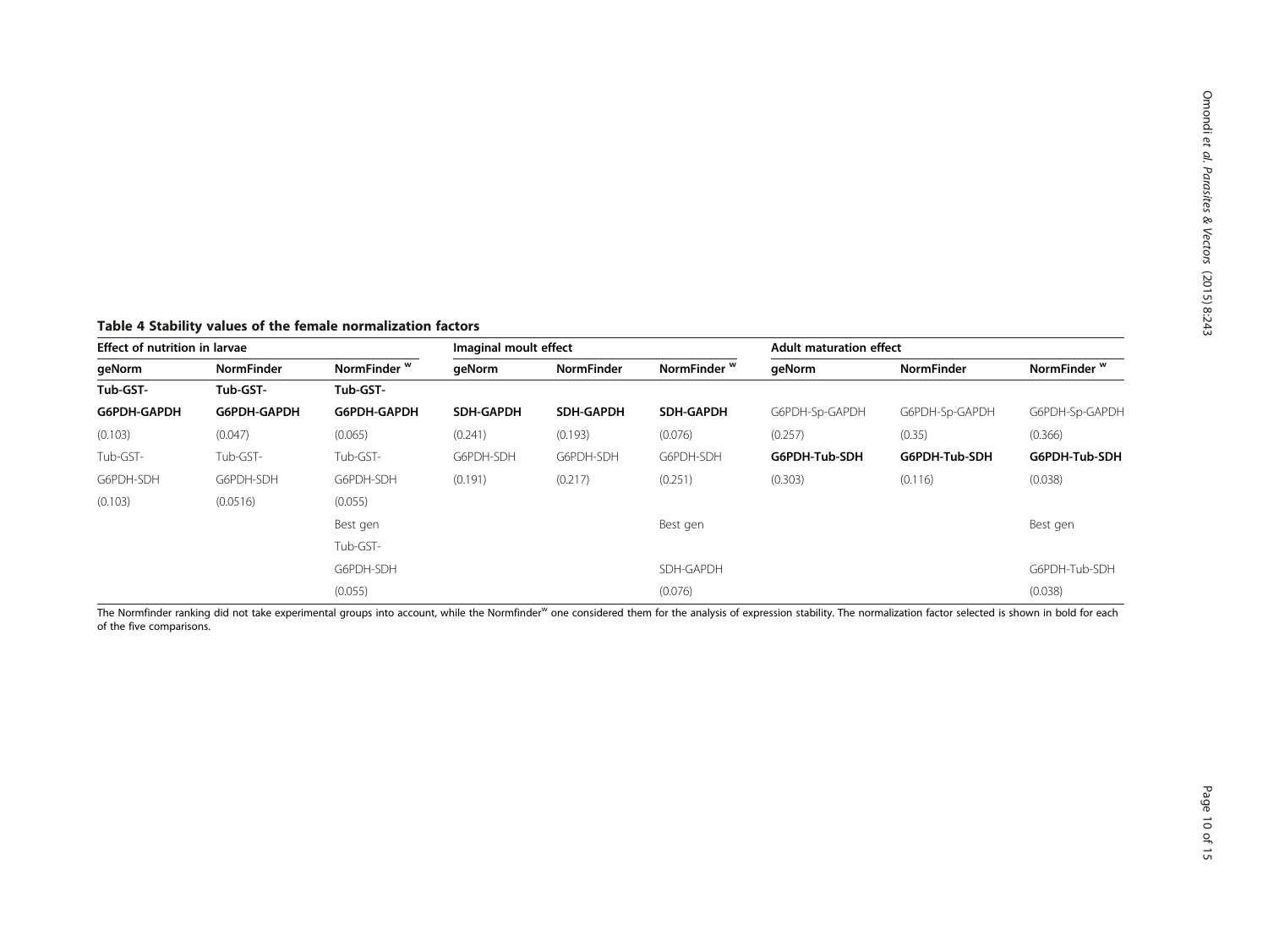|                 | Effect of nutrition in larvae               | <b>Effect of nutrition in adults</b> | Imaginal moult effect   | <b>Adult maturation effect</b> |
|-----------------|---------------------------------------------|--------------------------------------|-------------------------|--------------------------------|
| Female antennae | Tub-GAPDH-GST-G6PDH<br>or Tub-GAPDH-GST-SDH | G6PDH-GAPDH-Tub-eIF-1a-SDH           | SDH-GAPDH               | G6PDH-Tub-SDH                  |
| Male antennae   | G6PDH                                       | SDH-Tub-GAPDH-Act-G6PDH              | All genes except elF-1a | All genes                      |

<span id="page-10-0"></span>Table 5 Genes used for building the best normalization factors for each experimental comparison

For comparing the effect of feeding on gene expression in the antennae of female larvae it was impossible to select only one NF and both best ranked gene associations were included in the table.

larvae nutrition (Figure [3a](#page-12-0)) or female adult maturation (Figure [3d](#page-12-0)).

#### **Discussion**

A current objective of diverse insect olfaction studies is to understand the molecular basis of olfactory detection, by associating transcription profiles with physiological conditions. The qRT-PCR technique has been widely used in these studies, and to validate molecular techniques such as RNA interference [\[66\]](#page-14-0) or RNA-Seq [[27](#page-13-0)[,67\]](#page-14-0). In this study, a set of eight candidate reference genes was evaluated in the antennae of an insect vector in five different conditions for both sexes. The importance of using a suitable normalization approach in olfactory gene studies based on qRT-PCR was shown.

In qRT-PCR experiments, testing potential reference genes enables the use of the most stable internal controls from a panel of candidate genes. A number of 'housekeeping genes' involved in basic cellular functions, such as energy production or cell division, have been commonly used reference genes. Many of these genes work well for RT-PCR where end point determination is done, and are useful candidates in qRT-PCR. However, the expression of these genes may be regulated under certain physiological comparisons; e.g. the expression of GAPDH has been shown to be subject to regulation in intestinal tissues after blood ingestion in triatomines [[38\]](#page-13-0). For this reason, evaluating a set of candidate reference genes is necessary for each combination of species, tissues, sex and physiological conditions tested in order to avoid inconsistent results. Considering the geNorm and Normfinder stability rankings and the normalization factors (NFs) created in our study, the most stable genes in Rhodnius antennae were G6PDH, Tub, GAPDH and SDH. In fact, SDH was ranked in the top positions in all the comparisons, except for fed male larvae. Tub has already been reported as a stable gene in salivary glands and crops of R. prolixus [\[38](#page-13-0)].

The use of an inappropriate normalization protocol impacts directly on the interpretation of results, as shown by the analysis of *RproIR76b* expression. A potential impact could be a misleading statistical result, an increased variation between replicates or even a reversal of the regulation direction reported. The importance of this aspect is reflected by the example used in our study,

where transcriptional signal changes depended on the stability of the reference genes chosen. For example, there were no significant differences in expression between larvae and adults from both sexes using the combination of the most stable genes. Instead a clear, but false, increase in RproIR76b expression was generated when qRT-PCR data were normalized using an unstable gene as eIF-1a (Figure [3\)](#page-12-0). A similar situation was observed with male larvae when data were normalized using eIF-1a; according to these calculations, feeding induced a false up-regulation of RproIR76b expression, while normalization with the most stable gene combination resulted in an opposite effect (Figure [3](#page-12-0)). Majerowicz et al. [[47](#page-14-0)] observed that eIF-1a was useful to normalize gene expression data from different tissues, such as the posterior midgut, ovary and fat body. In the same study, Act was identified as a stable gene in the ovaries. This last candidate is one of the first genes proposed as a reference for normalization in qRT-PCR [[68](#page-14-0)]. In contrast, we observed that the least stable genes in R. prolixus antennae were Sp, eIF-1a and Act. Our study demonstrates that reference gene stability can change between physiological conditions, tissues and sexes within the same species, showing the limitations of adopting previously used reference genes in qPCR experiments.

The number of genes used to create the normalization factors is also a critical point in the normalization process. Although we selected a number of genes as most reliable references, it is still possible that other genes not tested would emerge as more stable for these comparisons. For instance, even with a panel of eight potential reference candidates, all genes were necessary to create the most stable normalization factor in the experiment studying the effect of male development. This highlights the importance of evaluating a relevant number of genes to allow a proper normalization process to find the most stable combination of genes available [[32](#page-13-0)].

The use of reference gene selection software was not a straightforward process in our study. Particularly, the different softwares generated stability rankings that after comparing them, evinced several inconsistencies. It would be desirable that the different approaches end up with the same genes ranked as best candidates, especially when targeting multiple treatments and comparisons.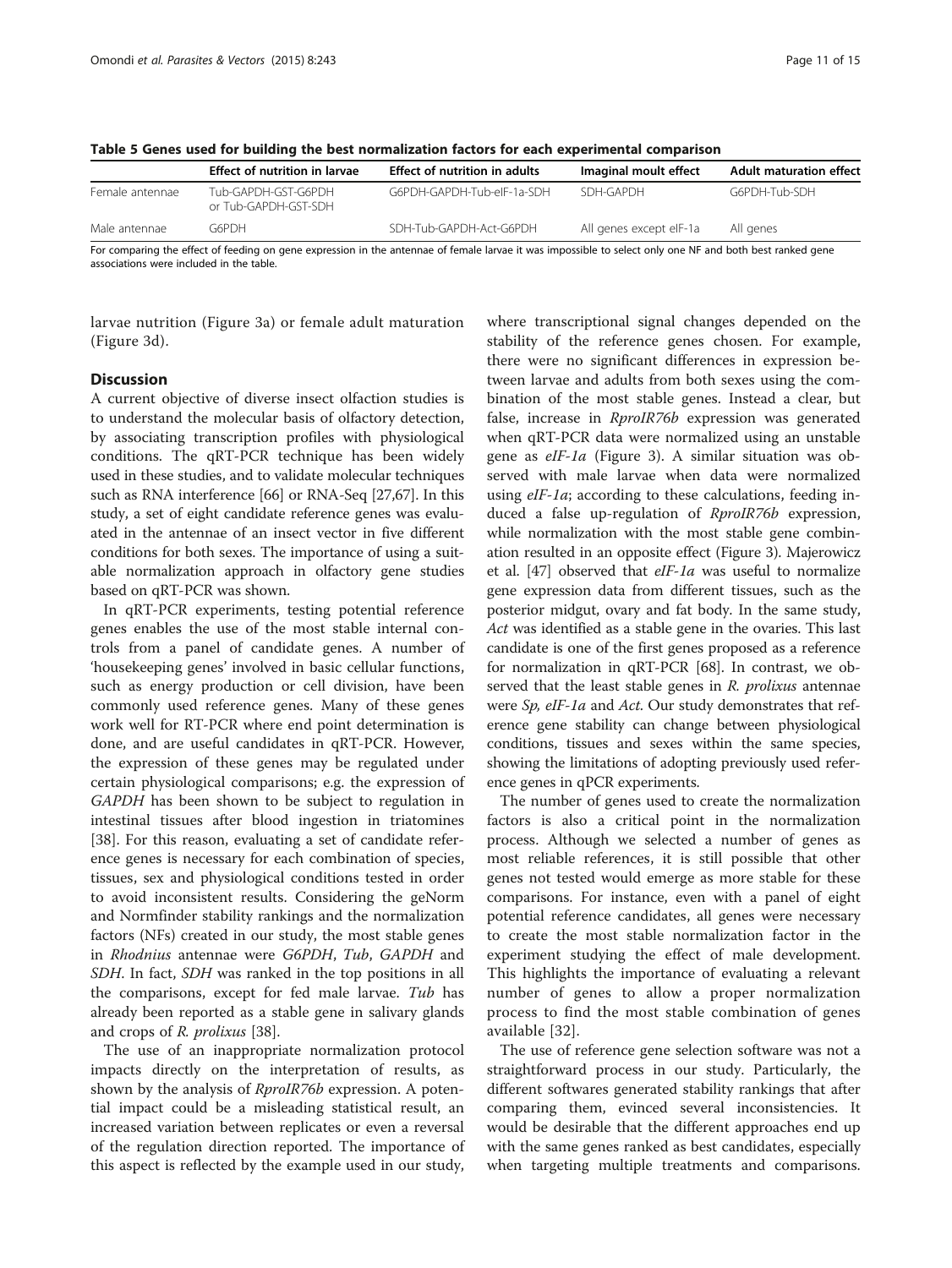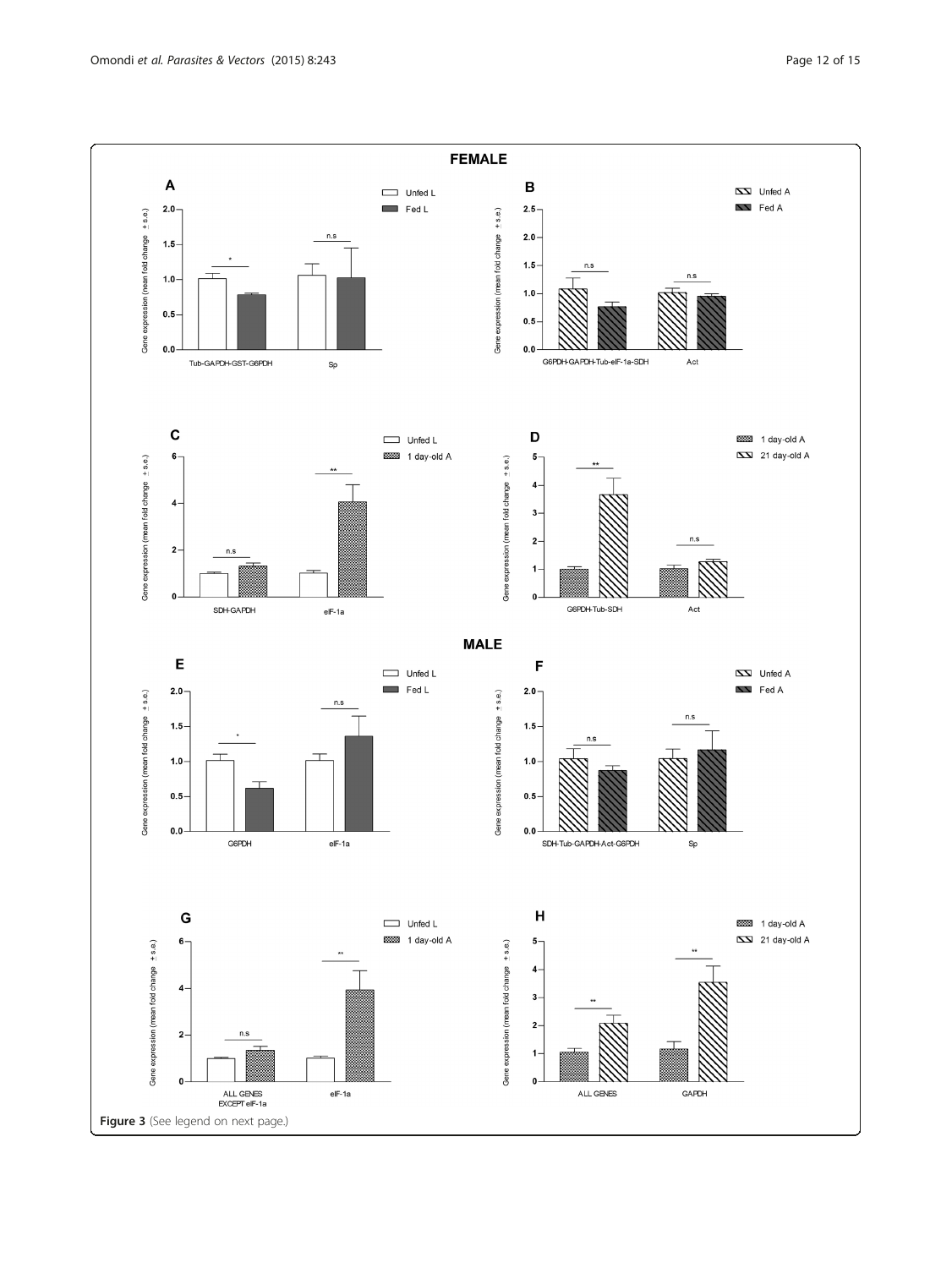#### <span id="page-12-0"></span>(See figure on previous page.)

Figure 3 Relative expression of RproIR76b in female and male antennae of R. prolixus using different normalization approaches. Two normalization approaches were used: applying the best normalization factor (left) and the worst potential reference gene (right). (A) Effect of nutrition in antennae of female larvae; (B) Effect of nutrition in antennae of female adults; (C) Effect of imaginal moulting in female antennae; (D) Effect of adult maturation in antennae of female adults; (E) Effect of nutrition in antennae of male larvae; (F) Effect of nutrition in antennae of male adults; (G) Effect of imaginal moulting in male antennae; and (H) Effect of adult maturation in antennae of male adults. Significant differences were calculated by using a two-tailed t-test for pair-wise comparisons. Asterisks denote statistically significant differences, \* p <0.01; \*\* p < 0.01 and \*\*\* p < 0.0001. Error bars represent the standard error generated from 6 replicates per condition. L: larvae; A: adult; n.s.: non-significant difference.

However, a consensus of the best gene or genes was not always possible. One problem in selecting reference genes observed with the software we used was that stability indicators of a single gene are always tied to those of the other genes considered in the same panel and to the elimination method used. geNorm uses an elimination approach to arrive at the most stable pair of genes based on cumulative standard deviation, while Normfinder uses pairwise stability of single or selected groups of genes. Used alone, Normfinder might therefore find two co-regulated genes as most stable combination. However across analysis software, reference factors comprising of more than one reference gene always emerged more stable than the single genes alone. Therefore considering a batch of the most stable individual genes together to design a reference factor provides a more reliable means of normalization irrespective of method of choice of the internal calibrator.

# Conclusions

This study underlines the need for an appropriate selection of internal normalization factors (and genes) for qPCR studies. We showed that, for genes with slight regulation, accurate normalization could, in fact change, the regulation signal obtained. This study further reiterates that while some traditionally used genes are an important starting point, new studies in specific tissues and treatment conditions need to objectively validate them for those conditions. For olfactory genes, such validation is much more important given the low expression levels of many genes in this system making the genes especially sensitive to regulatory changes acting on genes used as reference factors. The genome of R. *prolixus* will be published soon and is expected to lead to transcriptomics studies by qRT-PCR or RNA-Seq. Olfaction has also become a focus of studies looking after behavioural modification of pests and vector species [\[50\]](#page-14-0). Insect olfaction is known to be plastic and often regulated by the physiological needs of a species. Together, these facts would be expected to result in a rise in genomic studies of olfaction, and the attendant need for rigorous normalization protocols. This study is therefore an important step, and to our knowledge the first focusing on normalization procedures for the study of olfactory genes of insect vector species.

#### Additional file

[Additional file 1: Table S1.](http://www.parasitesandvectors.com/content/supplementary/s13071-015-0862-x-s1.docx) Candidate reference genes, orthologous sequences used for tBLASTn searches, supercontig location of candidate genes in the R. prolixus genome, VectorBase gene codes and number of exons and number of amino-acids.

#### Abbreviations

qRT-PCR: Quantitative reverse transcription polymerase chain reaction; mRNA: messenger RNA; Tub: α-tubulin; Act: β-actin; GAPDH: Glyceraldehyde-3-phosphate dehydrogenase; eIF-1a: Eukaryotic initiation factor 1A; GST: Glutathione-S-transferase; Sp: Serine protease; SDH: Succinate dehydrogenase; G6PDH: Glucose-6-phosphate dehydrogenase; bp: Base pairs; HRM: High resolution melt; NTC: Non-template controls; Cq: Quantification cycle; M-value: Gene expression stability measure; V: Pairwise variation; SV: Stability value; ANOVA: Analysis of variance; NormfinderW: Normfinder without treatments; Acc. SD: Accumulated standard deviation; NFs: Normalization factors; RproIR76b: Rhodnius prolixus ionotropic receptor 76b.

#### Competing interests

The authors declare that the research was conducted in the absence of any commercial or financial relationships that could be construed as a potential conflict of interest.

#### Authors' contributions

MGL conceived the project. MGL, BAO and JML designed the experiments and performed data analysis. BAO, JML and IHRO carried out the experiments and provided experimental data. MGL, BAO, JML and RI wrote and provided comments on the manuscript. All authors read and approved the final manuscript.

#### Acknowledgements

The authors wish to thank the Program for Technological Development in Tools for Health-PDTIS-FIOCRUZ for having facilitated the use of its facilities. We wish to thank Mercedes Carolina Soares da Silva for her help in processing samples used in our experiments. Authors are indebted to INCTEM (Project number: 573959/2008-0), FAPEMIG (Project number: APQ-01359-11), PROEP-FIOCRUZ (Project number: 401973/2012-3), CNPq (Project number: 483805/2013-0), FIOCRUZ Visiting researcher fellowship program (fellowship JMLE 550017/2012-7), and the Linnaeus initiative 'Insect Chemical Ecology, Ethology and Evolution' IC-E3 (Formas, SLU).

#### Author details

<sup>1</sup>Chemical Ecology Unit, Department of Plant Protection Biology, SLU, Alnarp, Sweden. <sup>2</sup>Current address: Bioversity International, Consultative Group for International Agricultural Research, Bujumbura, Burundi. <sup>3</sup>Vector Behavior and Pathogen Interaction Group, Centro de Pesquisas René Rachou, FIOCRUZ, Belo Horizonte, Minas Gerais, Brazil.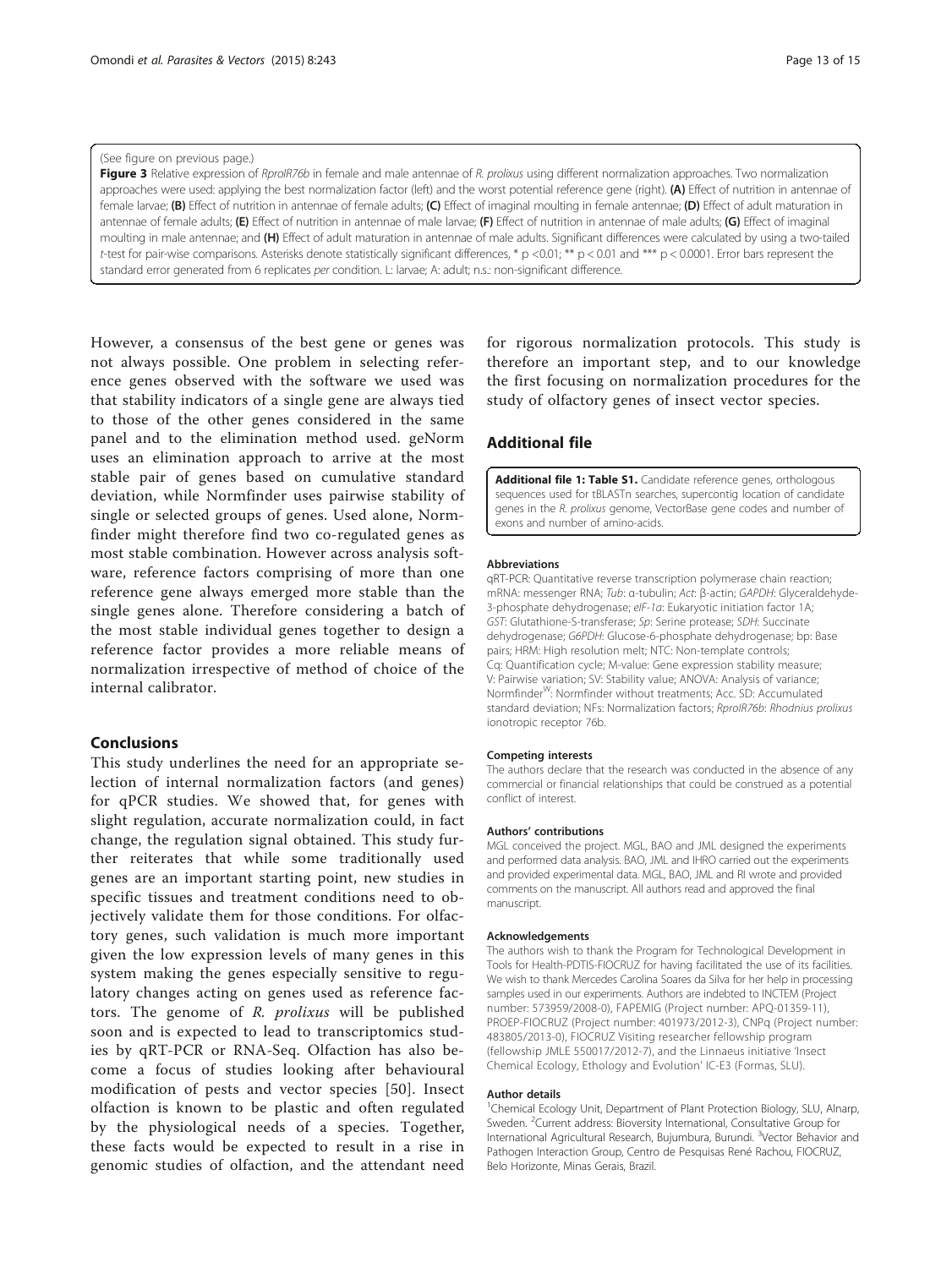#### <span id="page-13-0"></span>Received: 12 January 2015 Accepted: 15 April 2015 Published online: 22 April 2015

#### References

- 1. Guhl F, Pinto N, Aguilera G. Sylvatic triatominae: a new challenge in vector control transmission. Mem Inst Oswaldo Cruz. 2009;104 Suppl 1:71–5.
- Lent H, Wygodzinsky P. Revision of the triatominae (Hemiptera, Reduviidae), and their significance as vectors of Chagas' disease. Revisión de los triatominae (Hemiptera, Reduviidae) y su significado como vectores del mal de Chagas. Bull Am Mus Nat Hist. 1979;163:123–520.
- 3. Hashimoto K, Schofield CJ. Elimination of Rhodnius prolixus in Central America. Parasit Vectors. 2012;5:45.
- 4. Oliveira MF, Silva JR, Dansa-Petretski M, de Souza W, Braga C, Masuda H, et al. Haemozoin formation in the midgut of the blood-sucking insect Rhodnius prolixus. FEBS Lett. 2000;477:95–8.
- 5. Paes MC, Oliveira MB, Oliveira PL. Hydrogen peroxide detoxification in the midgut of the blood-sucking insect, Rhodnius prolixus. Arch Insect Biochem Physiol. 2001;48:63–71.
- 6. Maddrell S. Excretion in the blood-sucking bug, Rhodnius prolixus Stål. I: The control of diuresis. J Exp Biol. 1963;40:247–56.
- 7. Maddrell S, Herman W, Mooney R, Overton J. 5-Hydroxytryptamine: a second diuretic hormone in Rhodnius prolixus. J Exp Biol. 1991;156:557-66.
- 8. Te Brugge V, Paluzzi J-P, Schooley DA, Orchard I. Identification of the elusive peptidergic diuretic hormone in the blood-feeding bug Rhodnius prolixus: a CRF-related peptide. J Exp Biol. 2011;214:371–81.
- Paluzzi J-PV, Young P, Defferrari MS, Orchard I, Carlini CR, O'Donnell MJ. Investigation of the potential involvement of eicosanoid metabolites in anti-diuretic hormone signaling in Rhodnius prolixus. Peptides. 2012;34:127–34.
- 10. Paluzzi J-P, Yeung C, O'Donnell MJ. Investigations of the signaling cascade involved in diuretic hormone stimulation of Malpighian tubule fluid secretion in Rhodnius prolixus. J Insect Physiol. 2013;59:1179–85.
- 11. Gonzalez R, Orchard I. Characterization of neuropeptide F-like immunoreactivity in the blood-feeding hemipteran, Rhodnius prolixus. Peptides. 2008;29:545–58.
- 12. Sevala VL, Sevala VM, Davey KG, Loughton BG. A FMRFamide-like peptide is associated with the myotropic ovulation hormone in Rhodnius prolixus. Arch Insect Biochem Physiol. 1992;20:193–203.
- 13. Ons S, Sterkel M, Diambra L, Urlaub H, Rivera‐Pomar R. Neuropeptide precursor gene discovery in the Chagas disease vector Rhodnius prolixus. Insect Mol Biol. 2011;20:29–44.
- 14. Ons S, Richter F, Urlaub H, Pomar RR. The neuropeptidome of Rhodnius prolixus brain. Proteomics. 2009;9:788–92.
- 15. Lazzari CR. Orientation towards hosts in haematophagous Insects: an integrative perspective. In: Advances in Insect Physiology, Vol 37. San Diego: Elsevier Academic Press Inc; 2009. p. 1-+. Advances in Insect Physiology.
- 16. Guerenstein PG, Lazzari CR. Host-seeking: How triatomines acquire and make use of information to find blood. Acta Trop. 2009;110:148–58.
- 17. Manrique G, Lorenzo MG. The sexual behaviour of Chagas' disease vectors: chemical signals mediating communication between male and female Triatomine bugs. Psyche J Entomol. 2012;2012:1–8.
- 18. Latorre-Estivalis JM, Lazzari CR, Guarneri AA, Mota T, Omondi BA, Lorenzo MG. Genetic basis of triatomine behaviour: lessons from available insect genomes. Mem Inst Oswaldo Cruz. 2013;108:63–73.
- 19. Ponton F, Chapuis MP, Pernice M, Sword GA, Simpson SJ. Evaluation of potential reference genes for reverse transcription-qPCR studies of physiological responses in Drosophila melanogaster. J Insect Physiol. 2011;57:840–50.
- 20. Nolan T, Hands R, Bustin S. Quantification of mRNA using real-time RT-PCR. Nat Protoc. 2006;1:1559–82.
- 21. Vandesompele J, De Preter K, Pattyn F, Poppe B, Van Roy N, De Paepe A, et al. Accurate normalization of real-time quantitative RT-PCR data by geometric averaging of multiple internal control genes. Genome Biol Evol. 2002;3:1–12.
- 22. Shen G-M, Jiang H-B, Wang X-N, Wang J-J. Evaluation of endogenous references for gene expression profiling in different tissues of the oriental fruit fly Bactrocera dorsalis (Diptera: Tephritidae). BMC Mol Biol. 2010;11:76.
- 23. Biessmann H, Andronopoulou E, Biessmann MR, Douris V, Dimitratos SD, Eliopoulos E, et al. The Anopheles gambiae odorant binding protein 1 (AgamOBP1) mediates indole recognition in the antennae of female mosquitoes. PLoS One. 2010;5, e9471.
- 24. Li K-M, Ren L-Y, Zhang Y-J, Wu K-M, Guo Y-Y. Knockdown of Microplitis mediator odorant receptor involved in the sensitive detection of two chemicals. J Chem Ecol. 2012;38:287–94.
- 25. Dong X, Zhong G, Hu M, Yi X, Zhao H, Wang H. Molecular cloning and functional identification of an insect odorant receptor gene in Spodoptera litura (F.) for the botanical insecticide rhodojaponin III. J Insect Physiol. 2013;59:26–32.
- 26. Wang Z, Gerstein M, Snyder M. RNA-Seq: a revolutionary tool for transcriptomics. Nat Rev Genet. 2009;10:57–63.
- 27. Bonizzoni M, Dunn WA, Campbell CL, Olson KE, Dimon MT, Marinotti O, et al. RNA-seq analyses of blood-induced changes in gene expression in the mosquito vector species, Aedes aegypti. BMC Genomics. 2011;12:82.
- 28. Nagalakshmi U, Wang Z, Waern K, Shou C, Raha D, Gerstein M, et al. The transcriptional landscape of the yeast genome defined by RNA sequencing. Science. 2008;320:1344–9.
- 29. Martin F, Riveron J, Alcorta E. Environmental temperature modulates olfactory reception in Drosophila melanogaster. J Insect Physiol. 2011;57:1631–42.
- 30. Radonić A, Thulke S, Mackay I, Landt O, Siegert W, Nitsche A. Guideline to reference gene selection for quantitative real-time PCR. Biochem Biophys Res Commun. 2004;313:856–62.
- 31. Huggett J, Dheda K, Bustin S, Zumla A. Real-time RT-PCR normalisation; strategies and considerations. Genes Immun. 2005;6:279–84.
- 32. Bustin S, Benes V, Garson J, Hellemans J, Huggett J, Kubista M, et al. The MIQE guidelines: minimum information for publication of quantitative real-time PCR experiments. Clin Chem. 2009;55:611–22.
- 33. Ling D, Salvaterra P. Robust RT-qPCR data normalization: validation and selection of internal reference genes during post-experimental data analysis. PLoS One. 2011;6:1–8.
- 34. Hornáková D, Matousková P, Kindl J, Valterová I, Pichová I. Selection of reference genes for real-time polymerase chain reaction analysis in tissues from Bombus terrestris and Bombus lucorum of different ages. Anal Biochem. 2010;397:118–20.
- 35. Pfaffl MW. A new mathematical model for relative quantification in real-time RT-PCR. Nucleic Acids Res. 2001;29, e45.
- 36. Pfaffl MW. Quantification strategies in real-time PCR. AZ of quantitative PCR. 2004;1:89–113.
- 37. Livak KJ, Schmittgen TD. Analysis of relative gene expression data using real-time quantitative PCR and the 2 (−Delta Delta C(T)) Method. Methods. 2001;25:402–8.
- 38. Paim R, Pereira M, Di Ponzio R, Rodrigues J, Guarneri A, Gontijo N, et al. Validation of reference genes for expression analysis in the salivary gland and the intestine of Rhodnius prolixus (Hemiptera, Reduviidae) under different experimental conditions by quantitative real-time PCR. BMC Res Notes. 2012;5:128.
- 39. Selvey S, Thompson E, Matthaei K, Lea RA, Irving MG, Griffiths LR. β-Actin—an unsuitable internal control for RT-PCR. Mol Cell Probes. 2001;15:307–11.
- 40. Lee PD, Sladek R, Greenwood CM, Hudson TJ. Control genes and variability: absence of ubiquitous reference transcripts in diverse mammalian expression studies. Genome Res. 2002;12:292–7.
- 41. Ohl F, Jung M, Xu C, Stephan C, Rabien A, Burkhardt M, et al. Gene expression studies in prostate cancer tissue: which reference gene should be selected for normalization? J Mol Med. 2005;83:1014–24.
- 42. Czechowski T, Stitt M, Altmann T, Udvardi MK, Scheible W-R. Genome-wide identification and testing of superior reference genes for transcript normalization in Arabidopsis. Plant Physiol. 2005;139:5–17.
- 43. Suzuki T, Higgins P, Crawford D. Control selection for RNA quantitation. Biotechniques. 2000;29:332–7.
- 44. Thellin O, Zorzi W, Lakaye B, De Borman B, Coumans B, Hennen G, et al. Housekeeping genes as internal standards: use and limits. J Biotech. 1999;75:291–5.
- 45. Paolacci AR, Tanzarella OA, Porceddu E, Ciaffi M. Identification and validation of reference genes for quantitative RT-PCR normalization in wheat. BMC Mol Biol. 2009;10:11.
- 46. Oliveira JG, Prados RZ, Guedes ACM, Ferreira PC, Kroon EG. The housekeeping gene glyceraldehyde-3-phosphate dehydrogenase is inappropriate as internal control in comparative studies between skin tissue and cultured skin fibroblasts using Northern blot analysis. Arch Dermatol Res. 1999;291:659–61.